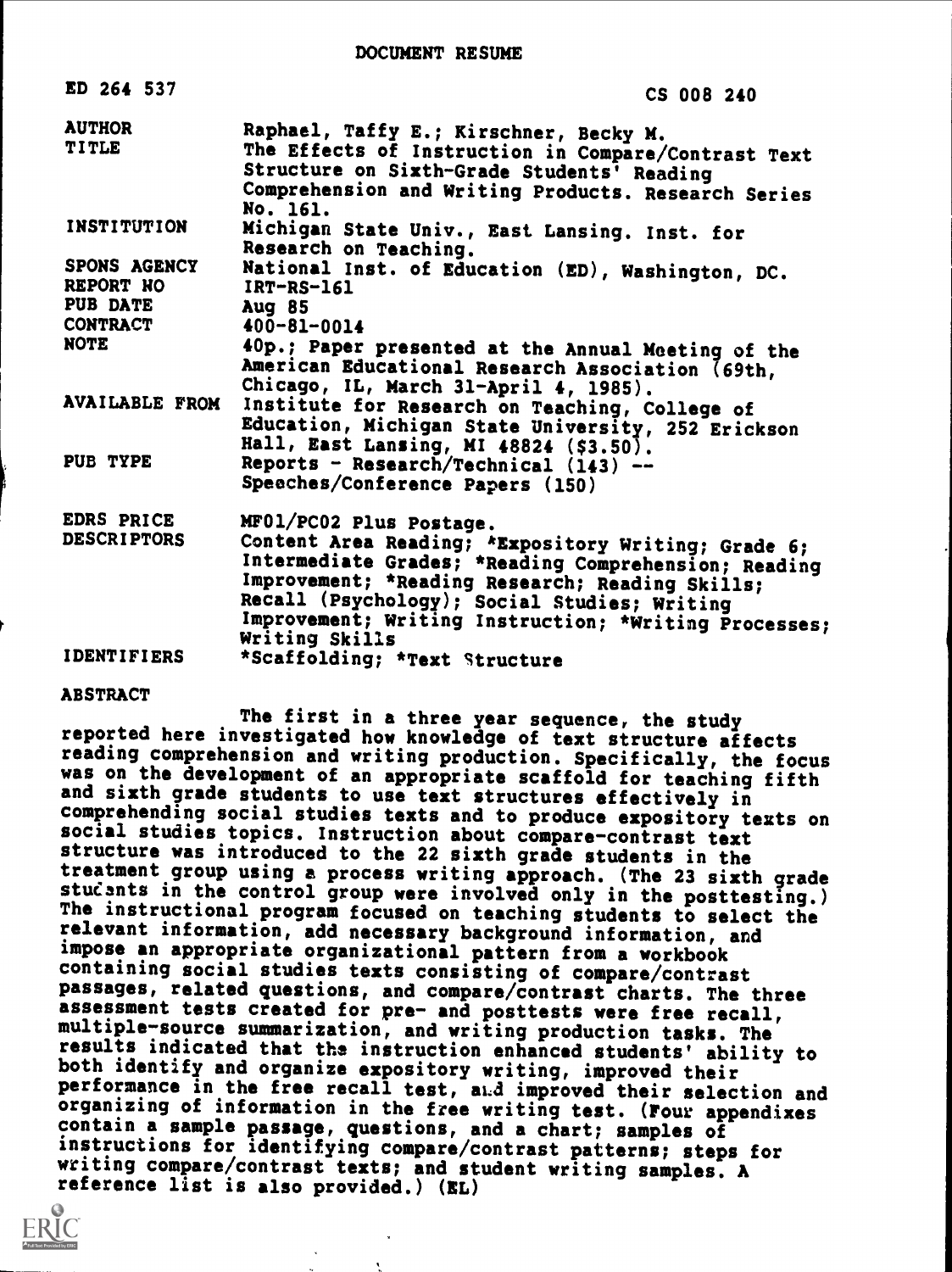

0 Minor chanuss have been made to improve reproduction quality.

Points of view or opinions stated in this docu ment do not necessarily represent official NIE position or policy.

## r.. BEST COPY AVAILABLE

### Research Series No. 161

THE EFFECTS OF INSTRUCTION IN COMPARE/CONTRAST TEXT STRUCTURE CM ON SIXTH-GRADE STUDENTS' READING COMPREHENSION AND WRITING PRODUCTS

> Taffy E. Raphael and Becky M. Kirschner

> > Published By

The Institute for Research on Teaching 252 Erickson Hall Michigan State University

### August 1985

This work is sponsored in part by the Institute for Research on Teaching, College of Education, Michigan State University. The Institute for Research on Teaching is funded primarily by the Program for Teaching and Instruction of the National Institute of Education, United States Department of Education. The opinions expressed in this publication do not necessarily reflect the psition, policy, or endorsement of the National Institute of Education. (Con.zact No. 400-81-0014)

00 0

 $\mathcal{P}$  $111$  $\overline{\mathbf{v}}$ 

 $\vee$ 

"PERMISSION TO REPRODUCE THIS MATERIAL HAS BEEN GRANTED BY

Taffy E. Raphael

TO THE EDUCATIONAL RESOURCES  $2$ INFORMATION CENTER (ERIC)."

Ą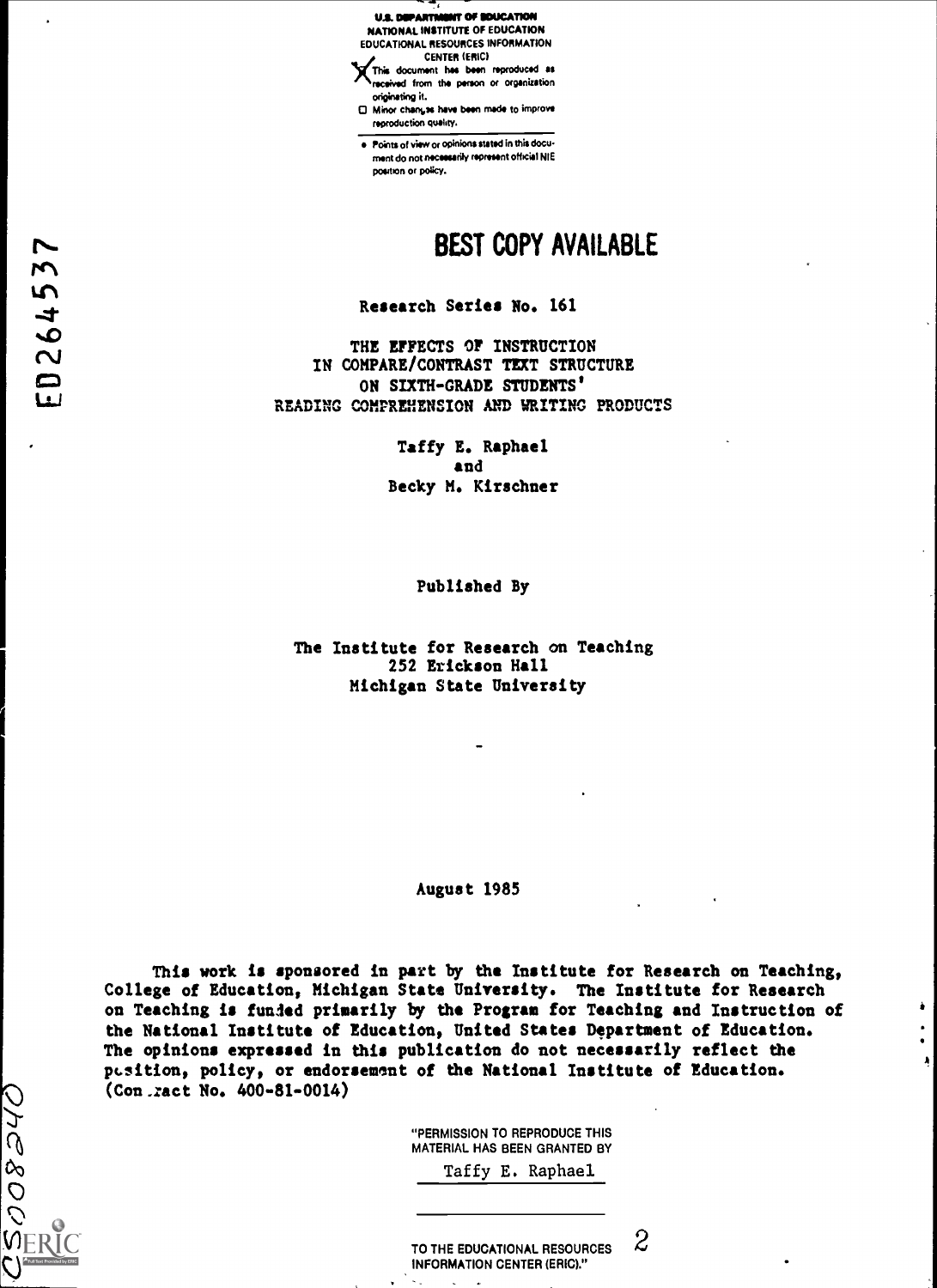### Institute for Research on Teaching

The Institute for Research on Teaching was founded at Michigan State University (MSU) in 1976 by the National Institute of Education. Following a nationwide competition in 1981, the NIE awarded a second five-year contract to<br>MSU. Funding is also received from other agencies and foundations for Funding is also received from other agencies and foundations for individual research projects.

The IRT conducts major research projects aimed at improving classroom teaching, including studies of classroom management strategies, student socialization; the diagnosis and remediation of reading difficulties, and teacher education. IRT researchers are also examining the teaching of specific school subjects such as reading, writing, general mathematics, and science and are seeking to understand how factors outside the classroom affect teacher decision making.

Researchers from such diverse disciplines as educational psychology, anthropology, sociology, and philosophy cooperate in conducting IRT research. They join forces with public school teachers who work at the IRT as half-time collaborators in research, helping to design and plan studies, collect data, analyze and interpret results, and disseminate findings.

The IRT publishes research reports, occasional papers, conference proceedings, a newsletter for practitioners, and lists and catalogs of IRT publications. For more information, to receive a list or catalog, and/or to be placed on the IRT mailing list to receive the newsletter, please write to the IRT Editor, Institute for Research on Teaching, 252 Erickson Hall, Michigan State University, East Lansing, Michigan 48824-1034.

Co-Directors: Jere E. Brophy and Andrew C. Porter

Associate Directors: Judith E. Lanier and Richard S. Prawat

Editorial Staff Editor: Sandra Gross Assistant Editor: Patricia Nischan

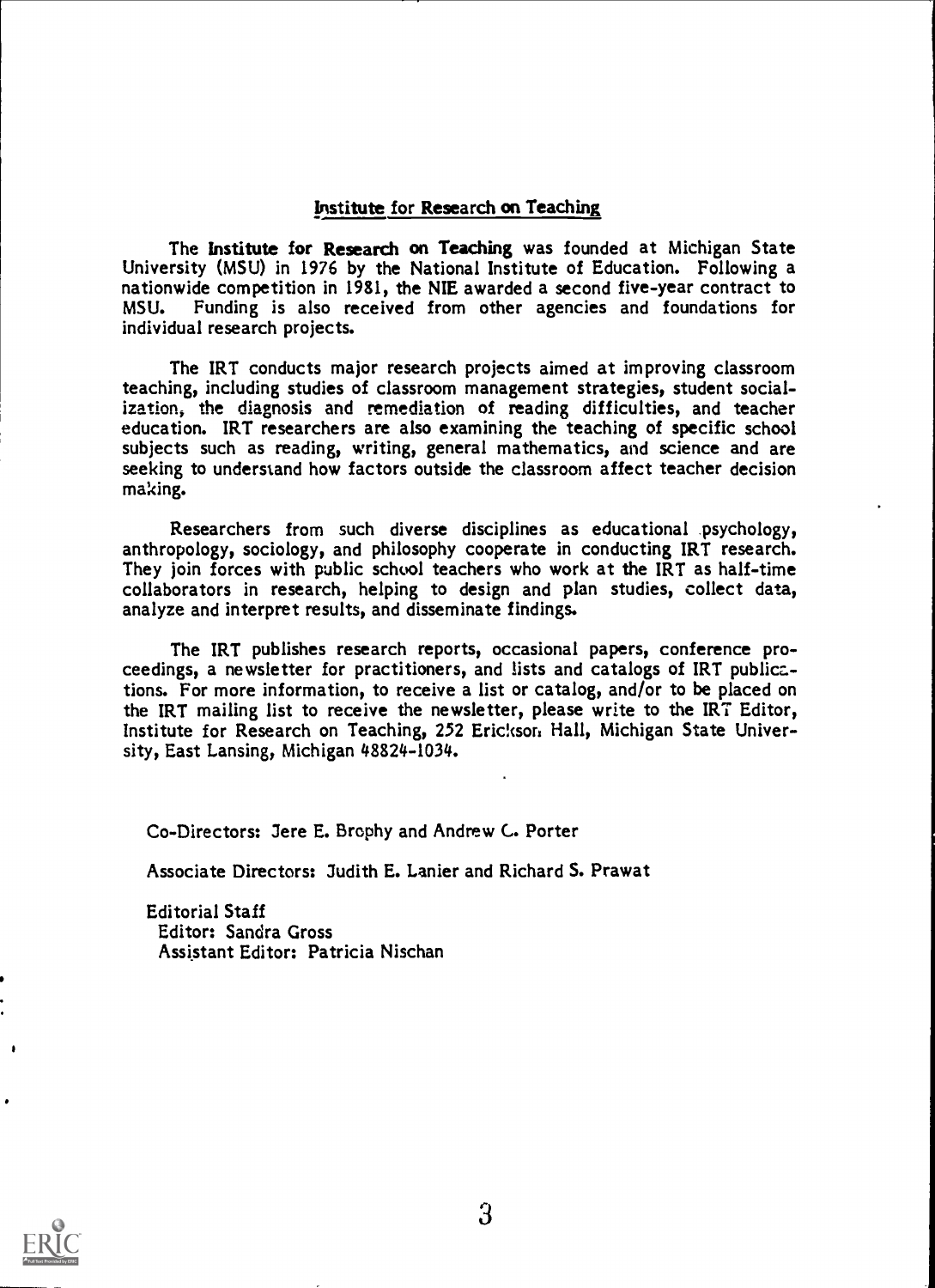### Abstract

This study is the first in a three-year sequence examining the introduction of instruction about text structure within classrooms using a process-oriented approach to writing. The first year's study focused on the effects of an instructional intervention introducing sixth-grade students to a strategy for gathering and organizing information based on compare and contrast text structures. The three-week intervention integrated research on text structures with instructional research on sensitizing students to sources of information for answering questions. As a result of the intervention, students showed improvement on three dependent measures: free recall of a compare/contrast passage, summarization across multiple passages, and free writing. A questionnaire administered during instruction indicated that students had internalized the questions guiding information-gathering for compare/contrast activities. Results are discussed in terms of direct tests and both near and far transfer.

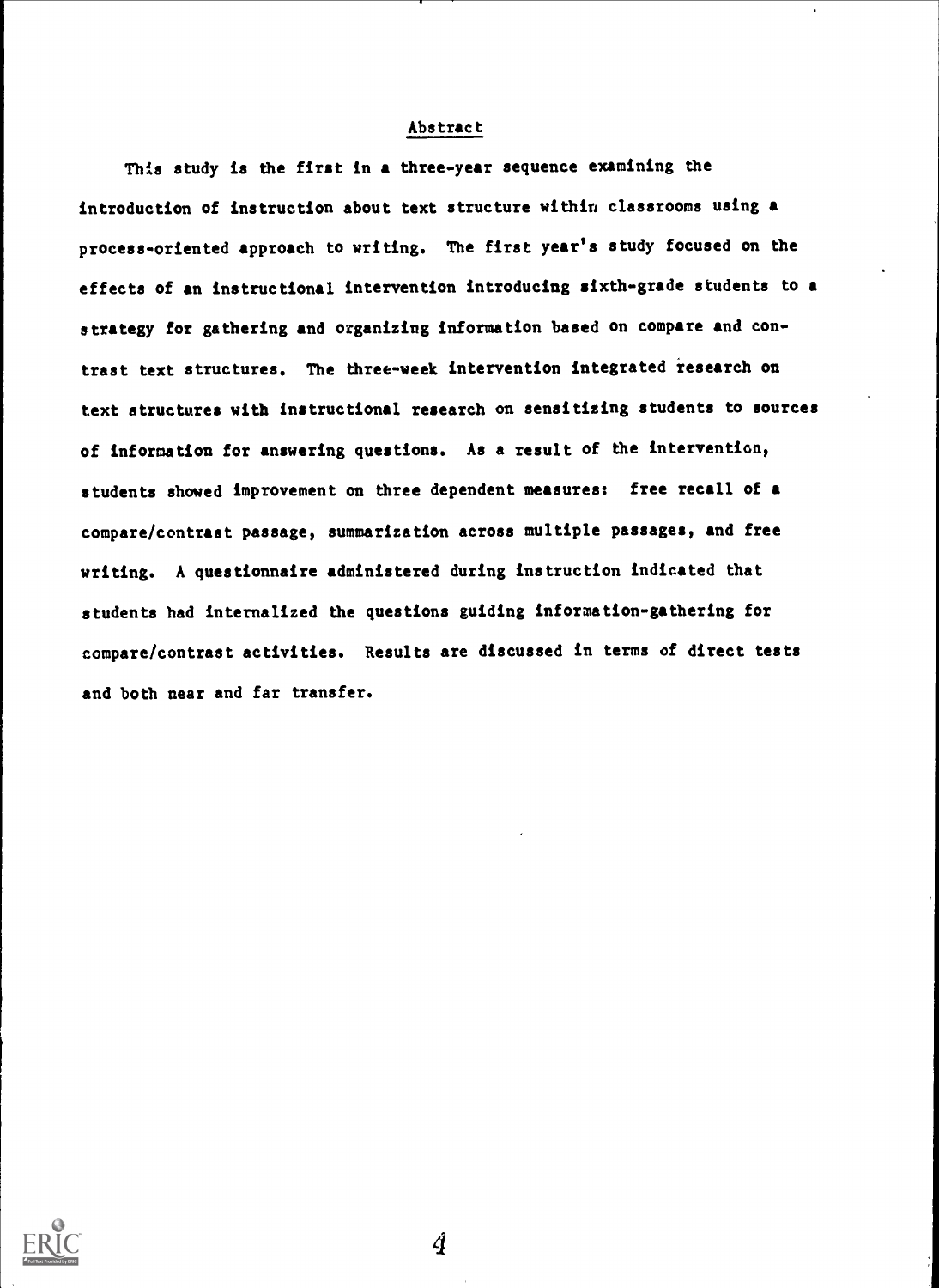### THE EFFECTS OF INSTRUCTION IN COMPARE/CONTRAST TEXT STRUCTURE ON SIXTH GRADE STUDENTS' READING COMPREHENSION AND WRITING PRODUCTIONS1

Taffy E. Raphael and Becky M. Kirschner<sup>2</sup>

The connections between reading and writing have received a great deal of attention in recent literature. For example, it has been suggested that writing and reading are both composing processes (Tierney & Pearson, 1983; Smith, 1983), that readers must learn to think as writers (Pearson & Tierney, 1984), and that reading and writing may be two sides of the same basic process (Squire, 1983). While relationships between the two language processes have long been recognized (Stotsky, 1983), it is only recently that active, constructive natures of both processes have been stressed when referring to both. Research within a schema-theoretic view of reading (Anderson & Pearson, 1984; Bransford, 1979; Mason, 1984) underscores the constructive nature of text comprehension, while studies within the process approach to writing stress the composing processes that underlie writing (Bereiter, 1980; Calkins, 1983; Flower & Hayes, 1981; Graves, 1983; Murray, 1982). Given the complexity of each individual process and the relationships between them, research has rightfully begun to focus on connections not only between the processes themselves, but on how instruction in both areas is related.

<sup>&</sup>lt;sup>2</sup>Taffy Raphael is coordinator of the IRT's Expository Reading and Writing Project and an associate professor of teacher education. Becky Kirschner is a research assistant with the project.



 $\mathbf 5$ 

<sup>1</sup>This paper was presented at the April 1985 annual meeting of the American Educational Research Association in Chicago. We appreciate the contributions to this project of several key people: Larry Vance, Jerry Balderama, and their sixth grade students of Grand River Elementary School, Lansing, Michigan, for their cooperation throughout the study; Suann Gazdecki and Julie Henrich for assistance in scoring data; and Lin Chang and Adolfo Navarro for data analyses. This research was sponsored in part by an Elva Knight Research Award from the International Reading Association and the Institute for Research on reaching (IRT), Michigan State University.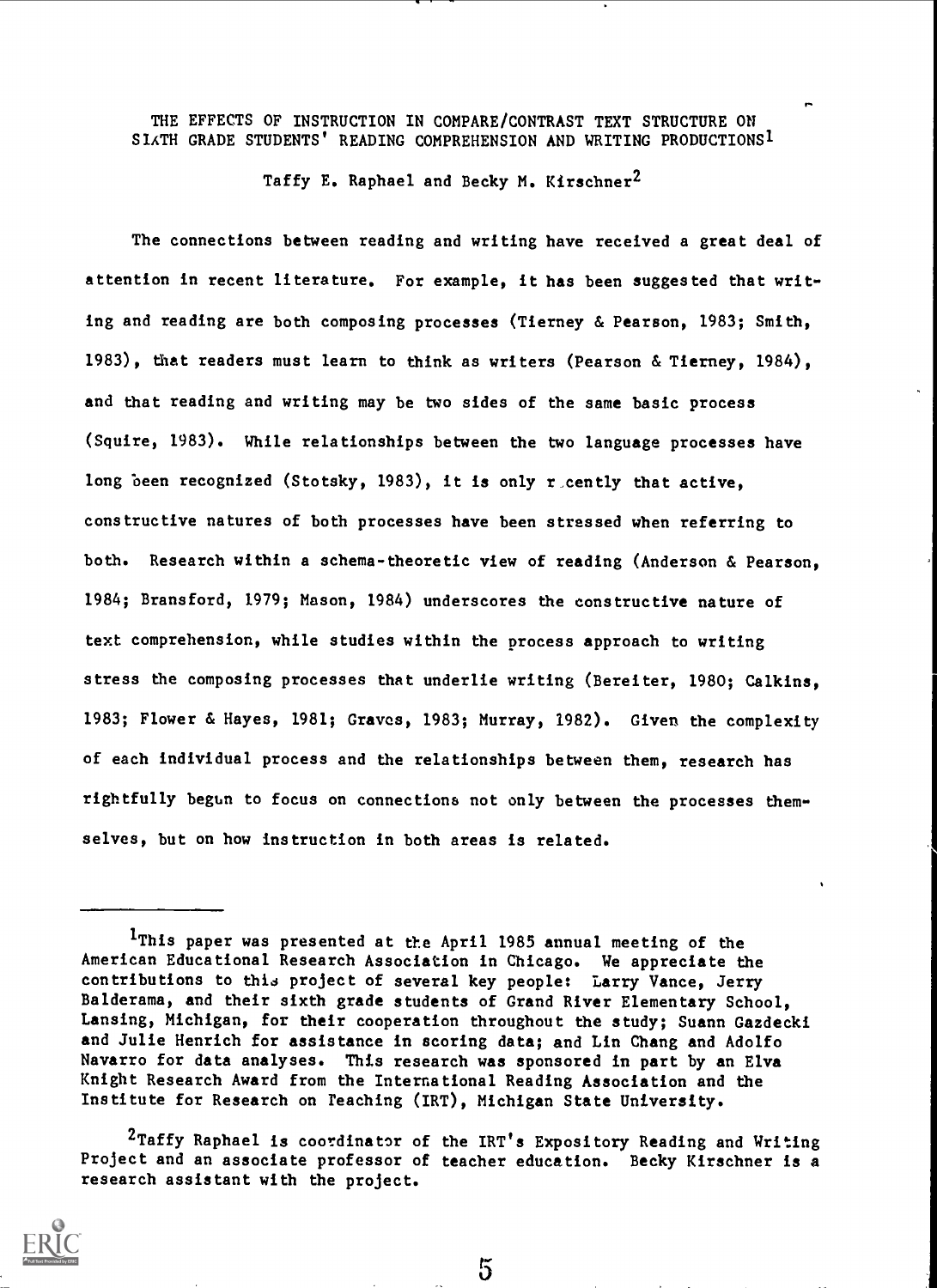### Text Structures, Comprehension, and Production

Research about how knowledge of text structures affects reading comprehension and writing production promises to add to our knowledge of the relationship between instruction in reading and writing. The examination of the role of text structure in discourse dates back to the time of Artistotle'a rhetoric (Aristotle, translated by Cooper in 1960). Aristotle identified three important facets of discourse-- invention, arrangement, and style. According to this concept, text structure knowledge plays a particularly important role during both the invention and arrangement of topics. This knowleige helps direct the writer to the information needed and helps in the organization of the accessed information. Aristotle introduced the notion of using question3 to guide one's thoughts during invention. Both knowledge of text structure and the importance of questions underlie much of today's re search on narrative and expository text. For example, Kintsch and van Dijk (1978), Stein and Glenn (1979), Mandler and Johnson (1977), and Rumelhart (1975) have developed story grammars to analyze narrative structures, while Meyer (1975) has similarly analyzed expository structures. Armbruser and Anderson (1981) have examined expository texts in terms of the questions different types of texts answer, while Raphael (Raphael & Pearson, 1985; Raphael & Wonnacott, 1985) has studied teaching students strategies for answering questions that refer to specific expository texts read.

The research study presented in this article is the first study in a three-year sequence examining the introduction of text structure instruction within a classroom using a process-writing approach. The four areas of influence on comprehension and composition considered are subject (i.e., topic selection), purpose, audience (i.e., reader/writer relationships), and form (i.e., text structures). In the first study, we explore the effects of an



2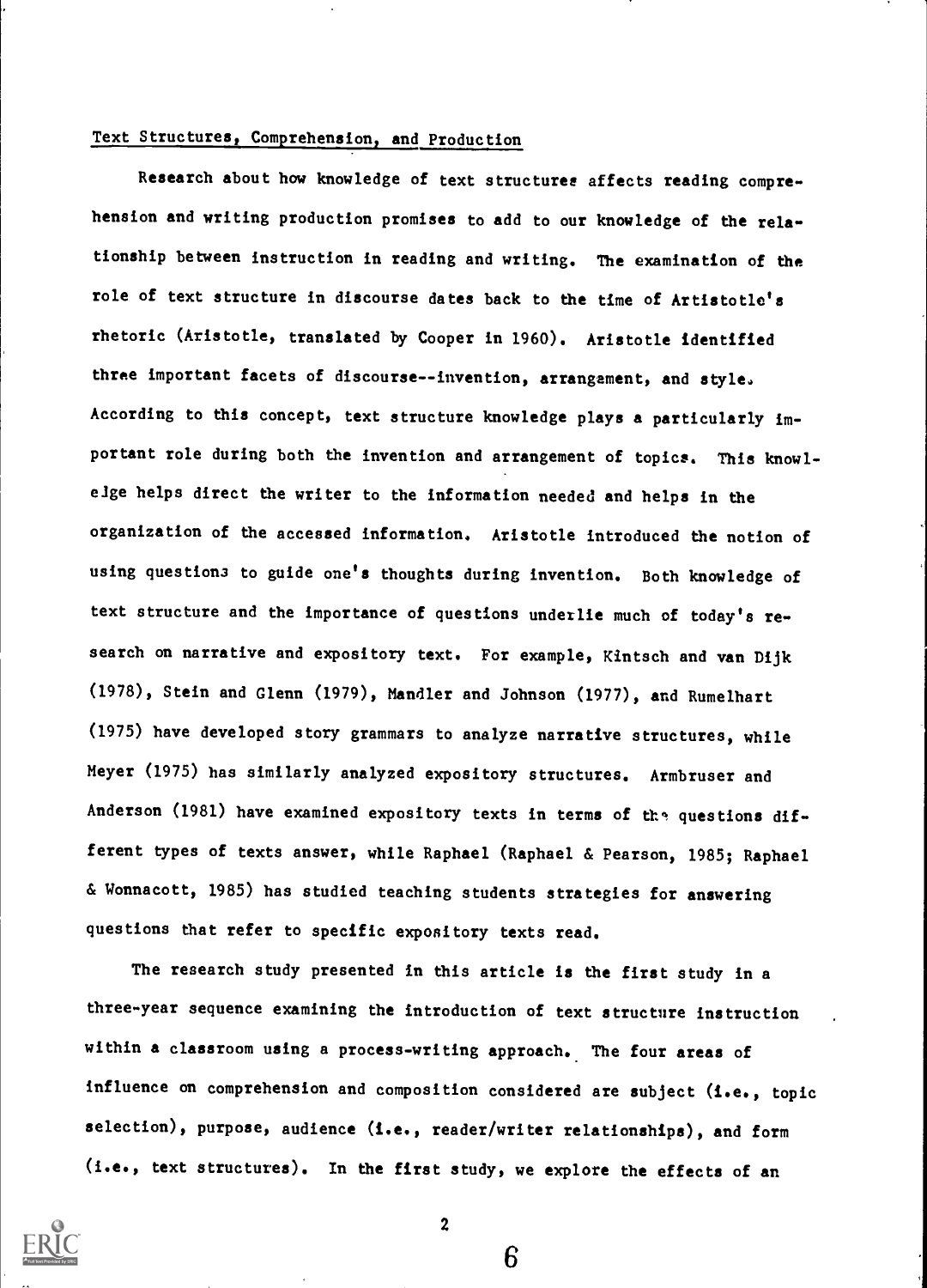instructional intervention emphasizing form on students' ability to understand and write expository texts. We wish to stress that the research described below is but an initial step in enhancing students' composition and comprehension. Writing and reading form a communicative process between author and reader (Schallert, 1985), thus all instruction should be embedded within the context of communication. Writers write for a purpose, to reach a specific audience, and select their topics and form with specific goals in mind. One important part to teaching students these relationships is identifying appropriate ways of introducing complex and somewhat abstract concepts so they can become tools for students' use in comprehending and composing. This study describes the effects of introducing students to a strategy for organizing information in one type of expository text form.

Narrative text comprehension and production. Research in story comprehension documents positive relationships between students' knowledge of the structures of narratives and their ability to understand narratives (e.g. Applebee, 1978; Baker & Stein, 1981). Further, research suggests that this knowledge facilitates students' ability to recall information from stories (e.g., Brennan, Bridge, & Winograd, in press; Stein & Glenn, 1979). Research on the production of narratives suggests that the internalization of story structures enhances the quality of students' written productions (Applebee, 1978; Baker & Stein, 1981). Graves' (1983) work with first-grade students has shown that even very young children have internalized story grammars and use them to produce narrative texts. Further instructional research (e.g., Fitzgerald & Spiegel, 1983; Gordon & Braun, 1983) indicates that students can be taught story structures to improve their ability to produce stories.



3

 $\overline{7}$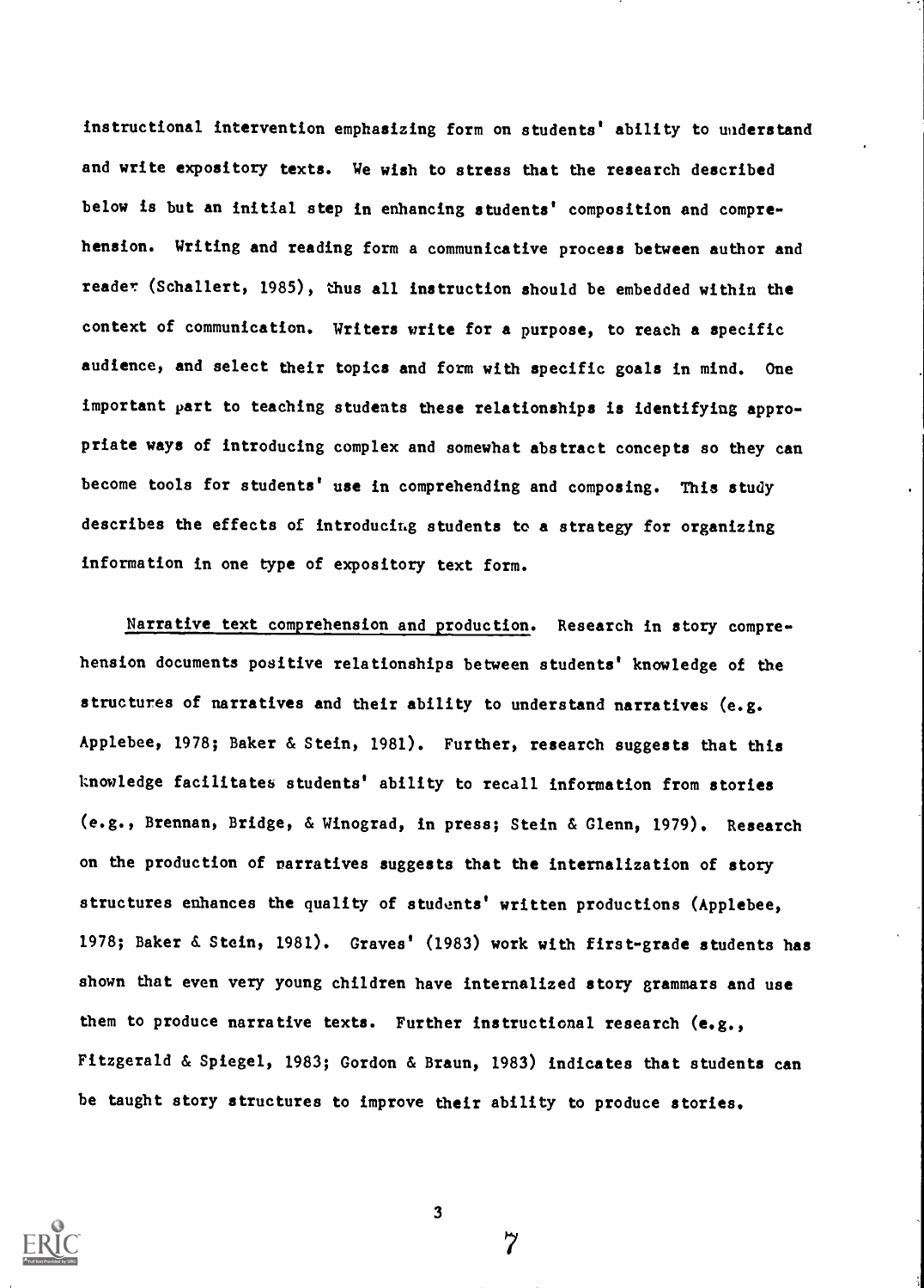Expository comprehension and production. Research in text structure knowledge and the comprehension of expository texts has focused on the relationship between students' awareness of the structures and their ability to recall texts. First, as with research in narratives, studies demonstrated a positive relationship between knowledge of text structures and recall ability (Meyer, 1975; Taylor, 1980), but this awareness is subject to developmental differences (Englert & Heibert, 1984; McGee, 1982). Some instructional research has demonstrated that making students sensitive to top-level text structures improved their comprehension of text (Barlett, 1978; McGee & Richgels, 1985; Meyer, Brandt, & Bluth, 1980; Taylor, 1982). But little research exists about expository text production.

Historically, rhetoricians have assumed that instruction in form is fundamental to skilled writing, but research in this area is limited. The research that does exist indicates that knowledge of text structure is asso ciated with an ability to structure one's own texts (Dunn & Bridwell, 1980) and to produce summaries based on texts read (Taylor & Beach, 1984). Yet little instructional research with younger students exists. Taylor (1982) has demonstrated that seventh-grade students can be taught to summarize social studies texts using a procedure based on text structure sensitivity, but this has not been examined in terms of transfer of this knowledge to other writing activities.

In summary, much research exists to suggest a strong, positive relationship between knowledge of structures and both reading and writing of narratives. Similarly, these relationships are demonstrated for comprehension of expository texts. However, links between comprehension and production of expository texts, while inferable, have not been adequately studied, particularly with regard to the role of text-structure knowledge in children's



4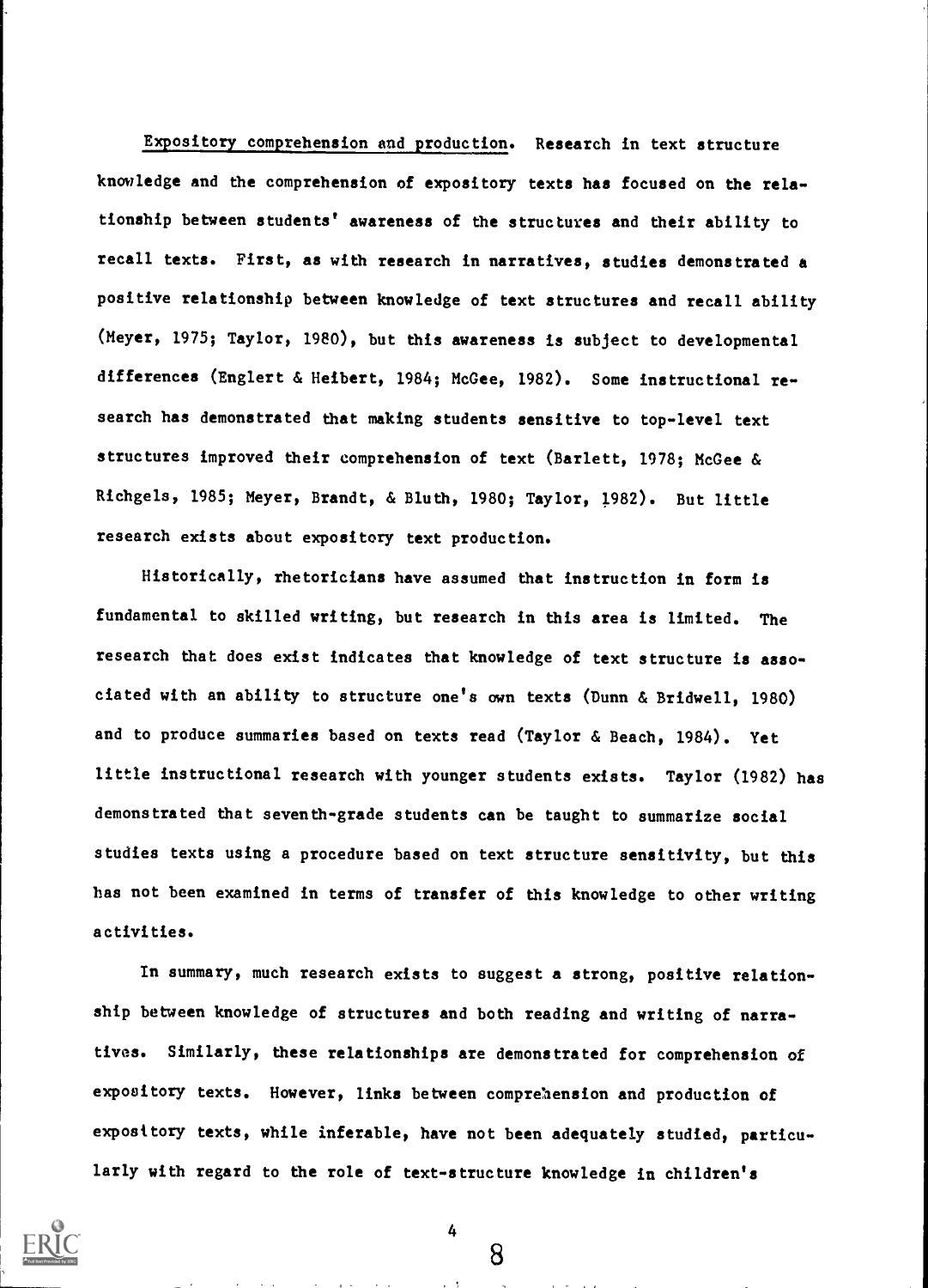production of expository text. More research, especially instructional research, is needed in this area. Instructional research is particularly useful for two reasons: first, to enable the drawing of causal relationships between such knowledge and production abilities, and second, to delineate appropriate instructional approaches for teaching expository reading and writing.

### Instruction in Expository Text Structures

In designing a systematic program of instructional research in expository reading and writing, it is important to identify the role that text structure plays in reading and writing, to determine the intersections of reading and writing, and to develop a scaffold that will guide atudents' reading and writing of expository texts. First, it is necessary to examine the processes of reading and writing to determine the role that knowledge of structure plays in both processes. In the reading process, readers use structure to aid comprehension in a variety of ways: (1) to deduce the gist of the text, (2) to identify most important, or top-level ideas, (3) to identify subordinate details, and (4) to fill in missing information with relevant background knowledge (i.e., to draw appropriate inferences) (Kintsen & van Dijk, 1978; Meyer, 1975). Several researchers (e.g., Applebee, 1981; Graves, 1983; Murray, 1982) have described the writing process in terms of its subprocesses, including prewriting activities, drafting, revising, and editing, all guided by an awareness of subject, audience, and purpose. In the writing process, the writer uses structure to aid production in a variety of ways: (1) to explore the subject, (2) to clarify the purpose, (3) to make decisions about arranging ideas, and (4) to revise the ways ideas are presented. In summary,



5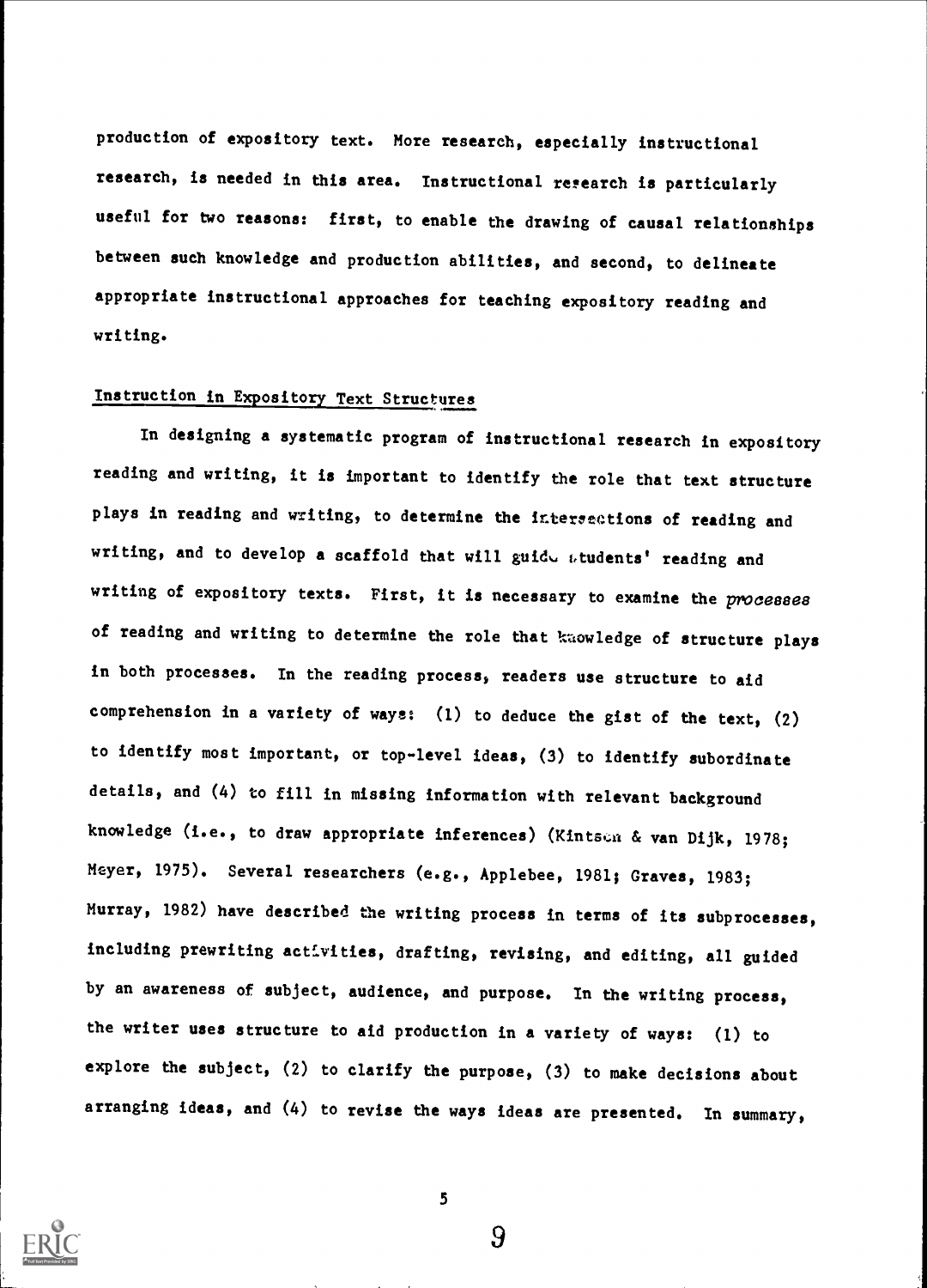structure plays a role throughout the reading process. In the writing process, structure is particularly important ring invention and revision.

Second, it is important to identify the intersection of the reading and writing processes so that instruction can be directed at both processes. To date, researchers have identified this intersection as occurring in those tasks that require a writer to read information from a single source and produce a well-formed summary. While reading and summarization do require that students have an awareness of the structure of what they have read and that they use this knowledge during production, summarization strategies do not provide students with the strategies needed to create their own expository texts. An intersection closer to text generation involves a task that requires a writer to integrate information from multiple sources tc produce an original text. This intersection of reading and writing processes occurs because while the structures must be imposed by the writer, the content has been supplied by texts. Thus, strategies used to perform this task could be transferable to the students' free recall and free writing activities.

Third, a well-planned scaffold (Applebee & Langer, 1984) to promote expository reading comprehension and expository writing abilities must be developed. Such a scaffold should guide students' reading and writing and provide them with a means for developing student independence in using these abilities. The term scaffold refers to the concept of a support structure, one that is temporary and can be applied in a flexible manner as more or less support is needed (Gavelek, in press). Applebee and Langer have stressed the importance of scaffolding in developing language and the need for students to internalize the scaffold provided by their teacher so that they are no longer dependent on others for effective use of strategies. What is needed, in this case, is a scaffold that will help students get information from text they

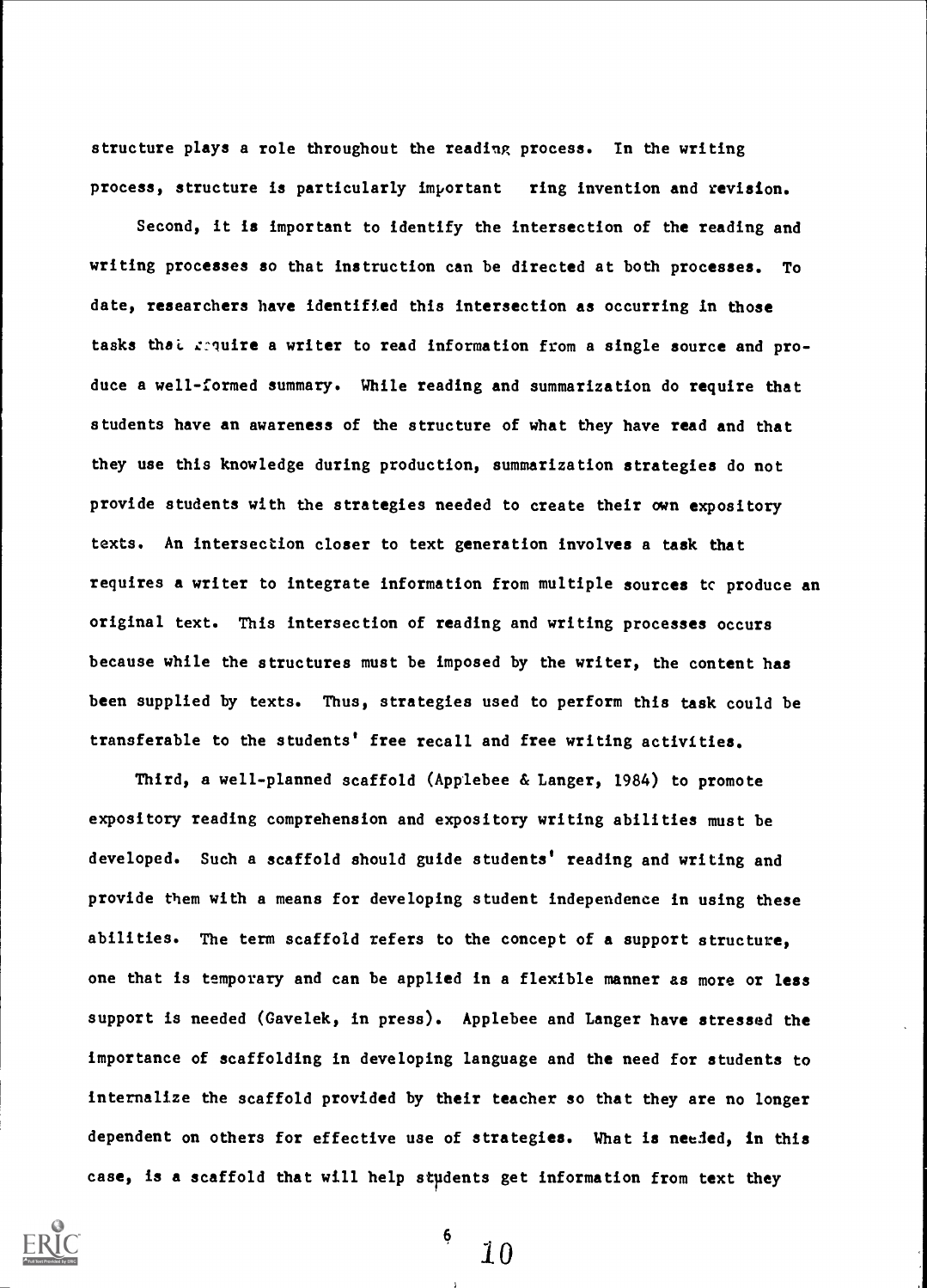read and help them organiz. the information into an appropriate form for writing about it. Thus, the scaffold should (1) make students aware of the structure of the texts they read to increase their access to relevant information, (2) help students supplement this information by adding relevant background knowledge, (3) give students a way to organize information, and (4) make students aware of a structure that they could use to write about the information.

#### Focus of Present Study

The focus of the present study was on the development of an appropriate scaffold for teaching fifth- and sixth-grade students to effectively use knowledge of text structures in comprehending social studies texts and to produce expository texts on social studies topics. It is the first study in a three-year project designed to (1) test the effects of an expository writing scaffold based on text-structure knowledge, (2) implement the scaffold in a process-oriented writing program, and (3) examine maintenance by both teachers and students in the year following intervention. We based our study on the following assumptions:

- (1) To write expository texts in  $\therefore$  content area (e.g., social studies), students must know how to read those texts like the authors of those texts do. That is, readers must be aware of conventions of content texts used by authors to communicate: this awareness is best developed by being writers themselves.
- (2) Each content area uses forms specific to that area to organize information. Armbruster and Anderson (1981) have found that social studies texts are organized by definitions, temporal sequences, explanations, compare/contrasts, and problem/ solutions. While these structures are rarely found in "pure" form, questions specific to each type of form can aid in identifying important information provided by the author, as well as that information that must be obtained from a source outside the immediate text.
- (3) The primary purpose of expository writing is to provide information. To meet that purpose, authors use forms that organize

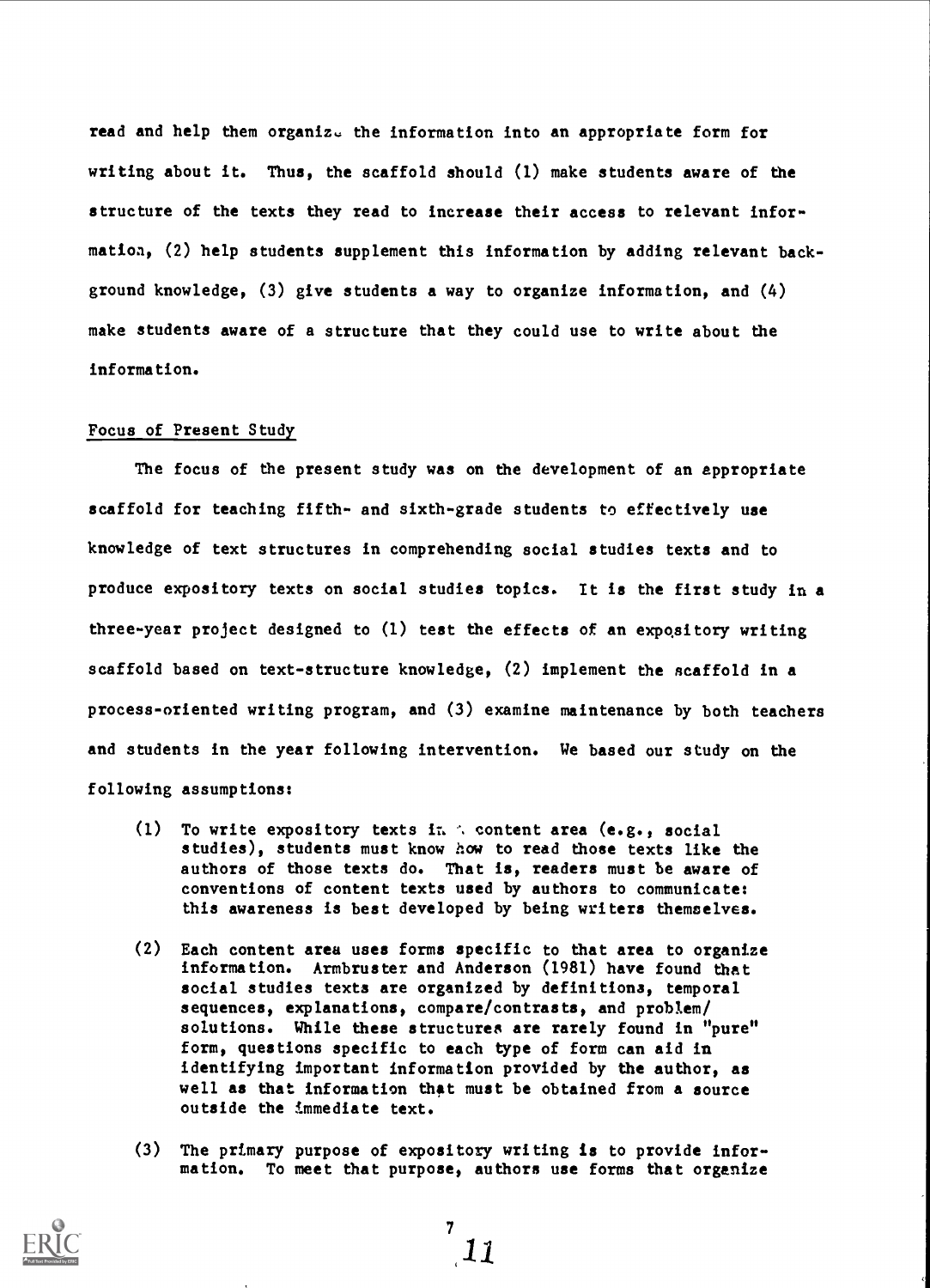information in useful ways for their readers. Specifically, in social studies texts, authors write to define, trace development, explain what happened, compare and contrast people, places, or things, and explain the development of a problem and its solution(s).

(4) Authors of social studies texts can be thought of as writing texts to answer questions that correspond to their purpose for writing (Armbruster & Anderson, 1981). For example, if the author's purpose is to compare and contrast two countries, two explorers, and so forth, he or she would create a text to answer certain basic compare/contrast questions.

The specific structure focused on in this study was the compare/contrast form. This was selected for two reasons. First, research by Englert & Heibert (1984) demonstrates that compare/contrast text forms are among the most difficult for third- and sixth-grade students to recognize, that students are developmentally able to recognize some discourse types earlier than others. Thus, we chose to focus on compare /contrast structures in expository writing to provide a reasonable test for the success of the scaffolding prc vided: Second, analysis of the social studies texts used by the students in this study indicated that this structure would be encountered in their texts, in pure form in some instances, as part of larger structures, and in their activity pages (e.g., compare life in the desert with that in Cairo).

### The Research Question

The present study was concerned with the following question:

- 1. Will providing a scaffold specific to the use of text structures in expository writing enhance students' ability to produce written text:
	- a. when content and structure is available from a single source?
	- b. when content is available from multiple information sources, but the structure must be provided by the reader/ writer?
	- c. when both content and structure must be provided by the reader/writer?

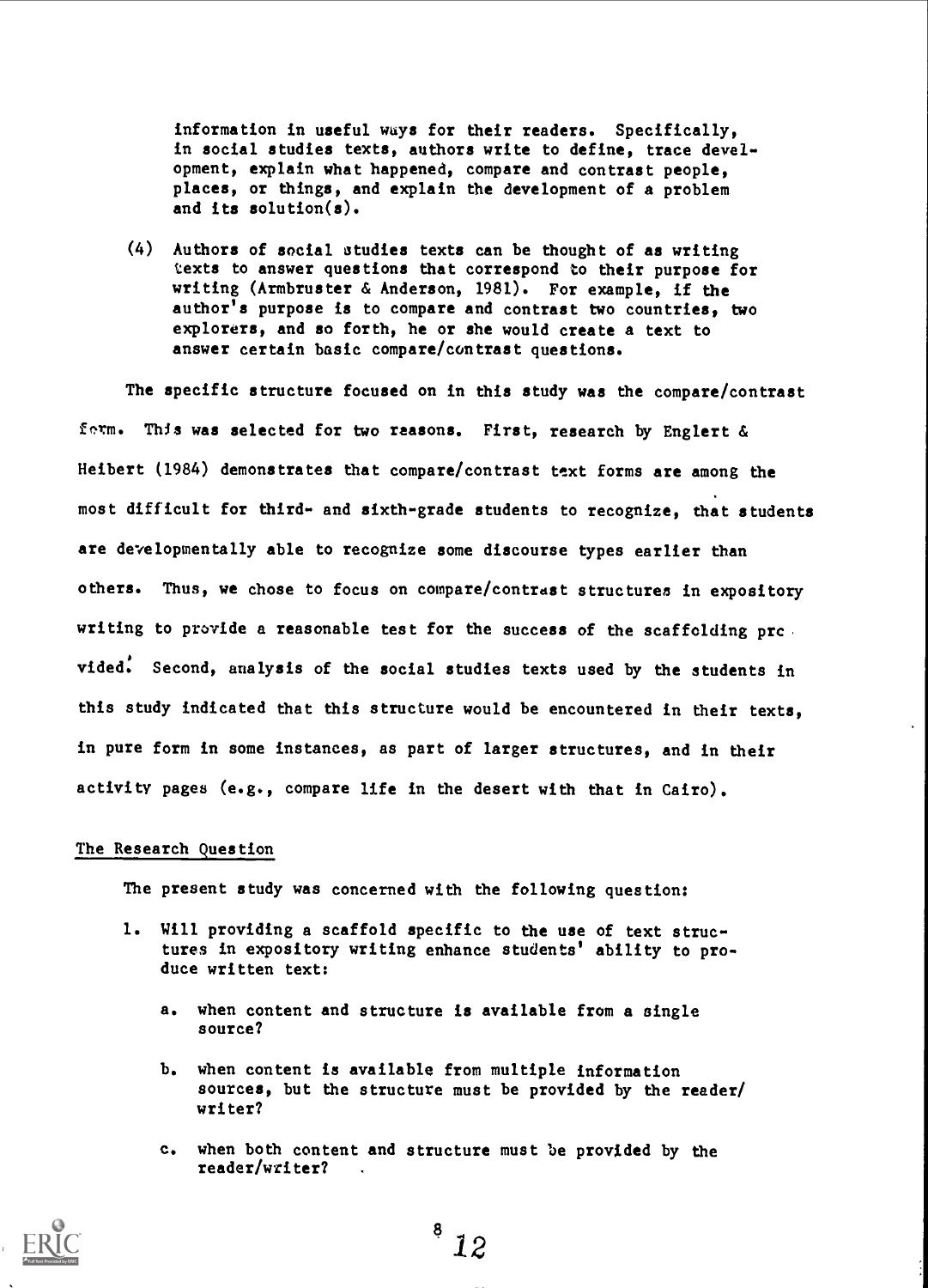### Method

### Subjects

Forty-five students, varying in both ethnic background and ability levels, trom two sixth-grade classrooms participated in the study. Students were assigned to the treatment (N = 22) or control (N = 23) group based on classroom membership. The treatment class was identified as the result of one teacher volunteering to let his students participate in the program. The control class was then identified as having students of similar achievement and ethnic backgrounds. The control group participated often in writing activities as part of its ongoing curriculum, thus was considered to provide an adequate test of the treatment. Subjects were assigned with.n treatment groups to ability levels (high, average, low) based on a combination of teacher judgment and two standardized test scores: the language and the reading comprehension scores from the Stanford Achievement Test. These test scores indicated the two treatment groups did not differ significantly on either the reading comprehension or the language subtest  $(p > .10)$ , a lack of difference both overall, and when comparing ability levels. Differences in ability levels within each group were reliable on both subtests.

### Materials

Two types of materials were developed for the study--those used during instruction and those used during assessment. Instructional materials will be described first, then assessment activities.

Instructional materials. Armbruster & Anderson (1981) provided the basis for instructional material development in their article describing different text structures and the questions each type of text can answer. The materials

 $\overset{\text{\tiny{9}}}{1}3$ 

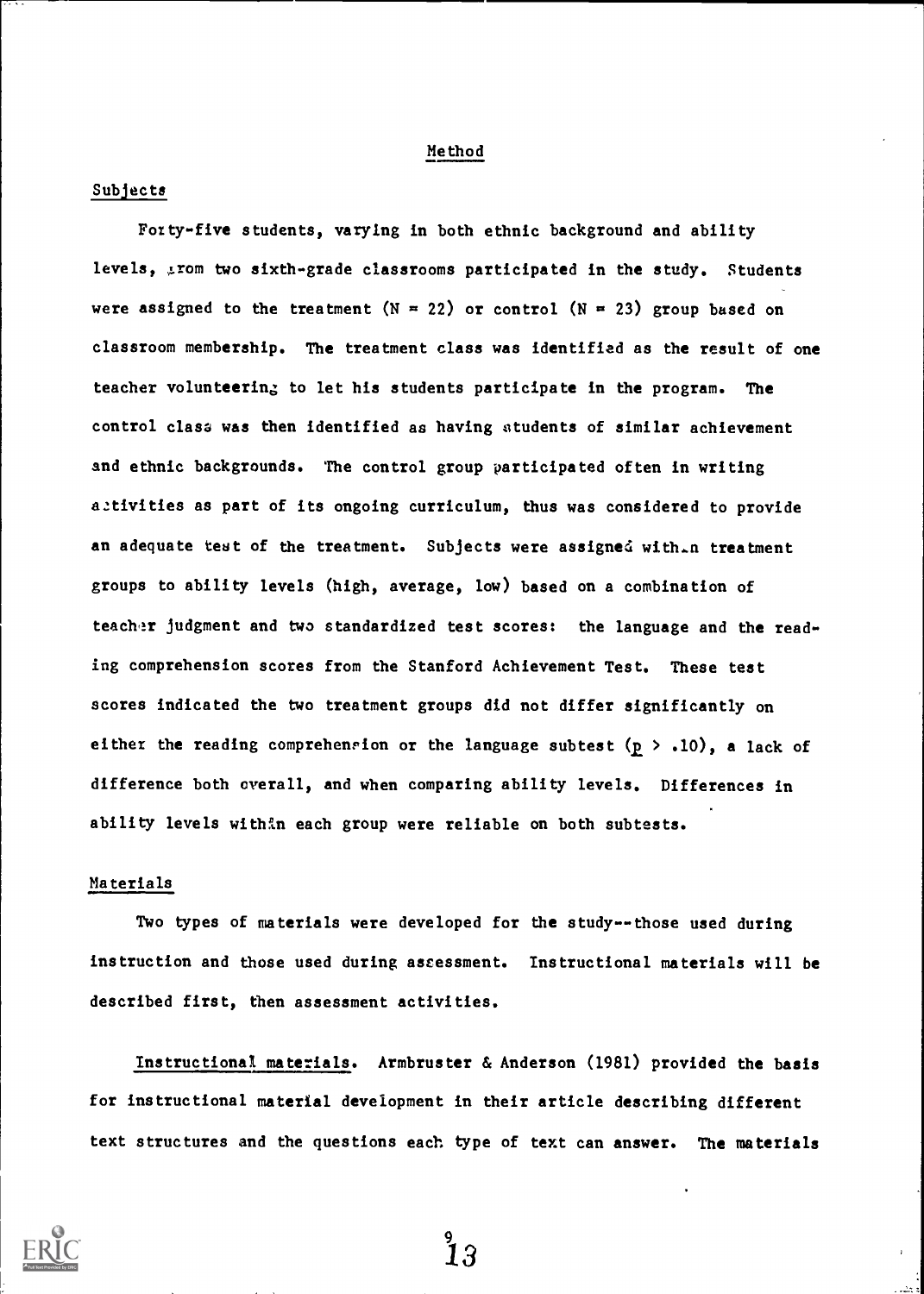were designed to (1) make students aware of the top-level structure used by authors in writing compare/contrast texts, (2) make students aware of the questions authors of compare/contrast texts write to answer, (3) provide students with a framework for organizing information that authors of the texts provide, and (4) teach students an organizational pattern they can use to summarize information derived from text.

A workbook consisting of compare/contrast passages, related questions, and compare/contrast charts was created as an instructional scaffold to be used during the four-week instructional program. The workbook contained social studies texts, compare/contrast question activities for each text, a visual aid (i.e., chart) to identify the information from the question activities, pattern guides for demonstrating the organization of text, and a lined area for writing a summary of each text. The texts ranged in length from 150 to approximately 250 words, in readability level from early third through sixth grade, and included exemplary compare/contrast texts as well as nonexamples. The question activities took two forms. In the initial lessons, four questions answered in compare/contrast texts followed each text: (1) What is being compared or contrasted? (2) On what are they being compared or contrasted? (3) How are they alike? (4) How are they different? In later lessons, students were to generate both the questions and the answers. To help them determine the important information to include in their texts, a visual aid, or chart for identifying answer information was used (see Appendix A). To help make the transition from information identification to the organization and presentation of the information, pattern guides for three possible organizational structures were used (see Appendix B). To guide their writing of the text, and to encourage self-monitoring, a handout called "Steps for Writing Compare/Contrast Texts" was distributed (see Appendix C).



10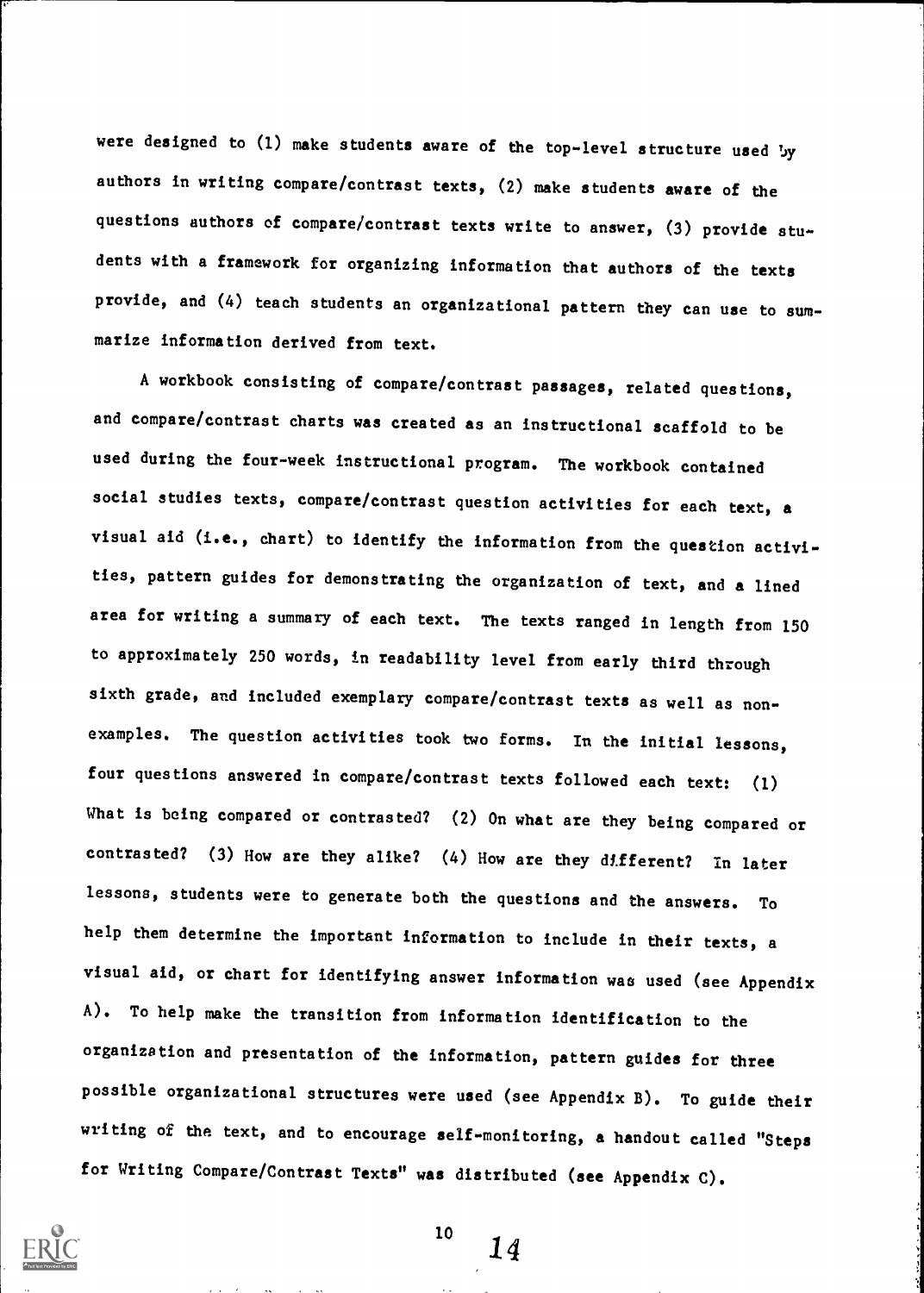Assessment materials. Three assessment tests were created for pre- and posttest measures: free recall, multiple-scurce summarization, and writing production tasks. These tests varied on the presence or absence of the content and the appropriate form or structures (see Table 1).

### Table 1

| <b>TASK</b>                   | <b>READER</b>                        | WRITER                                             |
|-------------------------------|--------------------------------------|----------------------------------------------------|
| Free recall<br>summary        | Form and content<br>supplied by text | Uses form and<br>content supplied<br>by text       |
| Multiple<br>source<br>summary | Content supplied<br>by text          | Uses content<br>from text, writer<br>provides form |
| Free writing                  | Neither content<br>nor form provided | Writer supplies<br>content and form                |

Dependent Measures: Form and Content Use

There were two forms for the free recall measure, both approximately 250 words in length and written on a middle-elementary grade level (Fry, 1968), both ccntaining relatively unfamiliar information (Japan and France; Shoshone and Sioux Indians). Passages were followed by an interpolated task (i.e., three math computation problems), and a lined ,paper headed with directions to write down everything that they could remember, using words from the text or their own words. Directions indicated that students should read the text thoroughly, then when ready, turn to the next page and complete the three math problems. They were then directed to write what they could remember from the passage, using their own words or words from the article. They were not allowed access to the text during the recall.

11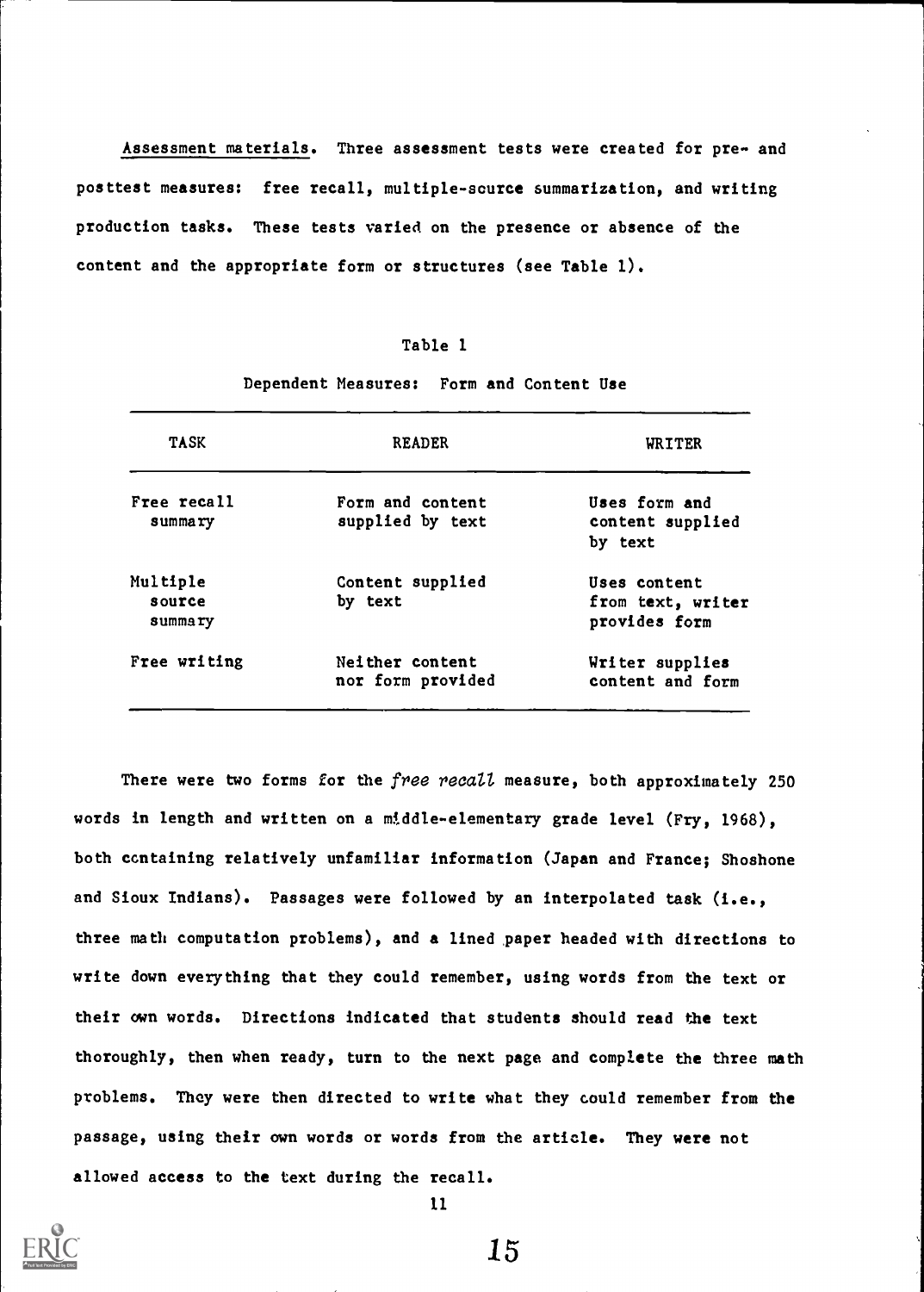Two forms for the multiple-source summarization task  $e_{n+1}$  consisted of two passages on somewhat related topics (The Appalachian Culture,  $x^4 + x^2$ American Culture; Sparta, Athens). The first page of this test presented a general compare/contrast question (e.g., How were Sparta and Athens alike and different?) and several blank lines for writing. This page was followed by two more pages, one article per page. Directions (also repeated orally) at the top of the first page stated: "Read both of the following texts. Then use the information from both texts to write a good answer to the question." It was stressed that they could look back in the text as frequently as they wanted. A note paper was provided for the students to use in planning their summaries, though they were not prompted nor directed to do so. They were only told that they should not write on the articles, to use the blank paper if they wanted to write anything other than their summary.

The writing production task consisted of directions to write a letter to a friend, telling how two people, places, or things are alike or different. This assignment followed a general brainstorming session to generate possible topics (e.g., Think about what Monday morning is like at your house. What about Saturday morning? Are they alike? Different? How?).

Finally, a brief questionnaire to be used during the first and the second week of training was developed to assess students' internalization of questions answered by compare/contrast texts and their ability to identify compare/contrasts texts. It requested that they (1) identify the type of text they were learning about, (2) list the four questions this kind of text answers, and (3) recall as much as they could from any of the passages they had read during the previous days of instruction.



12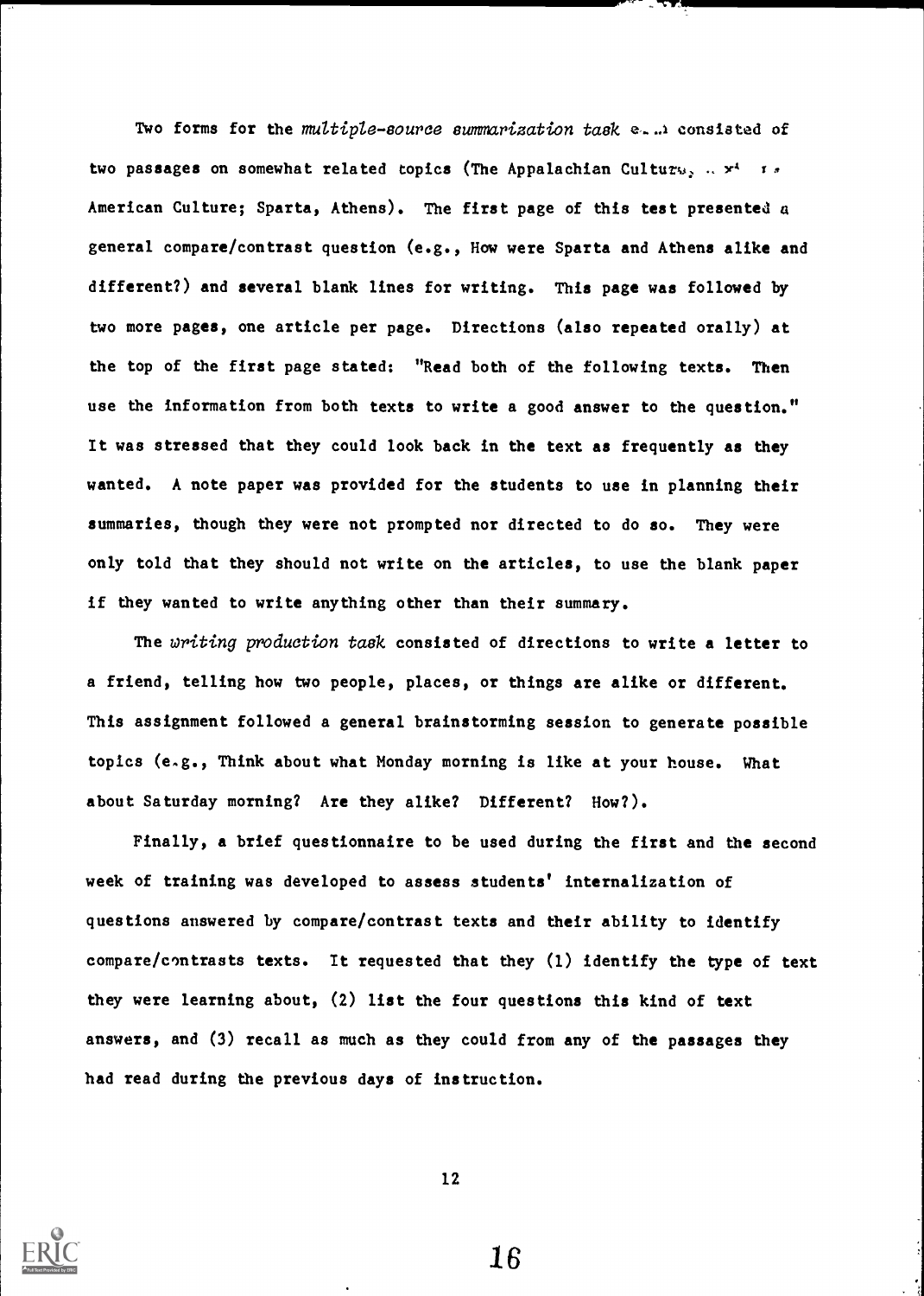Procedure. Students from the control group participated only at the time of posttesting.<sup>3</sup> Students from the training group first were pretested on the three dependent measures. The recall test and the summarization task forms were counterbalanced across pre- and posttesting. Following pretests, the seven-day instructional program was implemented in the training group's cl.ssroom (instructed by the authors) over the course of three weeks. The scaffolding procedures were based on those used by Raphael in her instruct'.a of two different comprehension strategies--teaching children sources of information for answering questions (Raphael & Pearson, 1985; Raphael & Wonnacott, 1985), and teaching students a concept of definition (Schwartz & Raphael, in press a & b). Each session lasted approximately 45 minutes. On the first day, students were introduced to what they would be studying, and to why it would be important to learn about it, using guidelines for comprehension instruction suggested by Roehler, Duffy, & Meloth (in press). Thus, text structure as a concept was presented, as were characteristics of compare/contrast texts specifically (e.g., top-level structures). The instruction began with introducing a highly familiar situation that invited comparison and contrast: Students were asked to pretend that their parents had said they could buy one puppy, but when they went to the pet shop, they found two

 $3$ The teacher from the treatment group volunteered for participation in the spring of the school year. It was necessary to begin treatment immediately to insure that there would be sufficient time for the instruction and testing. However, the control group did not agree to participate until a few weeks later. It was decided that administering a pre- and posttest to this group  $\frac{1}{2}$ thin the same 2 week period would likely contaminate the test results, either through practice effects or through motivational problems from asking students to perform these tasks so close to each other, with no intervening activity. Since students' writing was unlikely to undergo developmental change, we elected not to administer both tests. Further, the standardized tests indicated comparability of groups, and students were randomly assigned to classrooms at the beginning of the school year.

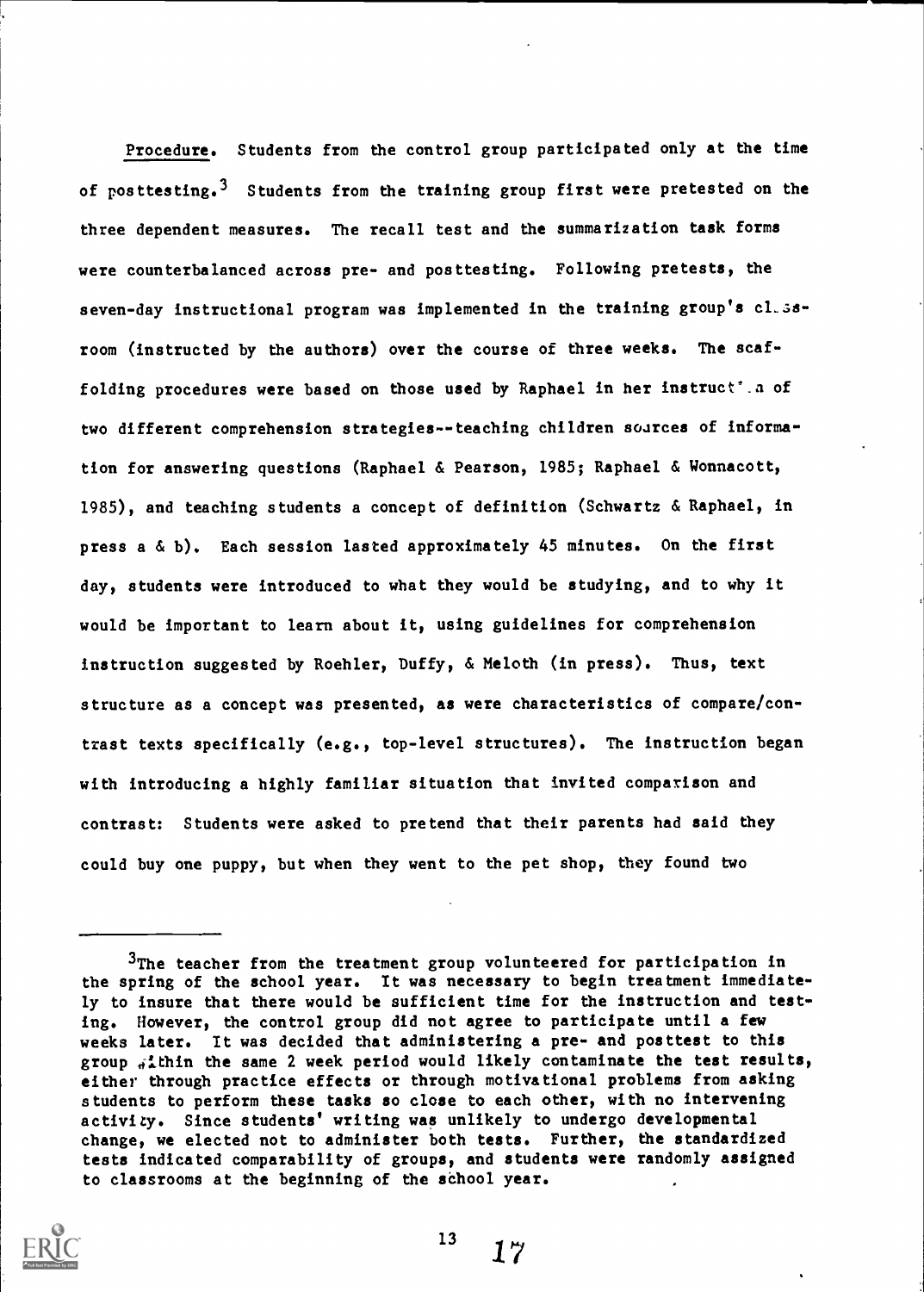puppies there. They then were directed to think about the questions to ask that could help them decide between the two puppies. This example was then used to introduce the four questions that compare/contrast texts can answer, and key words and phrases that signal this type of text. The information was then applied to a brief compare/contrast text.

The second day began with the administration of the brief questionnaire designed to assess the degree to which they had internalized the material presented on the first day. This was followed by a review of the top-level text structures and questions and the introduction of the visual aid/chart. Students then applied information and question answers from the passage used on the first day of instruction to the chart; then they repeated the procedure with a new passage. Discussions were held focusing on how reading to answer questions and organizing information can help students to remember material more easily and for a longer time.

On the third day of intruction the questionnaire from Day 2 was repeated. Students then read five, 150-200 word passages, three of which were compare/ contrast in structure. Students identified the three compare/contrast texts and discussed the clues that informed their decision about structure used. Brief attention was given to whether the form was part/part (the two items compared are discussed trait by trait), whole/whole (first one item is discussed in detail, then the other), or mixed (a combination of the two).

On the fourth day of instruction, students were introduced to summary writing using the questions and charts as guides. This was practiced using a variety of texts for Days 5 through 7. Issues such as how to write topic sentences, how to monitor use of parallel information, and how to include both comparative and contrastive information were included, using the support



14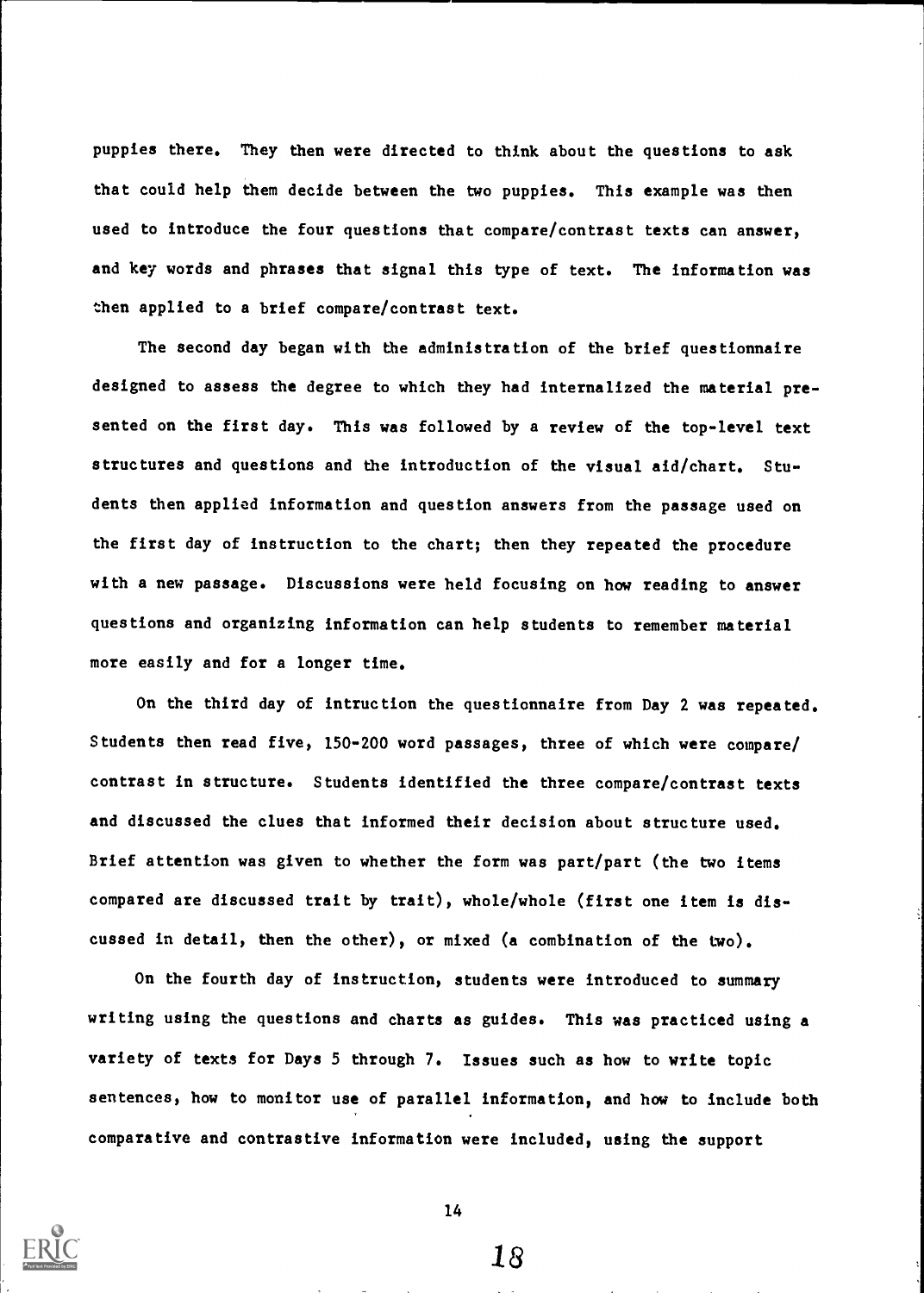materials shown in Appendices 2 and 3 and in the texts, questions, and charts.

Following instruction, the three assessment tests were administered over three consecutive days in both the training and the control classrooms.

### Dependent Measures

The outcome of the instructional program was measured in terms of changes in form, complexity, and type of information included in students' recalls and summaries. In addition, evidence that students 'sed structure to guide the generation of text was measured. To examine the influence of the instruction on the children's use of appropriate forms in texts generated, a Primary Trait Scoring (PTS) system specific to producing compare/contrast texts was adapted from Mullis' (1980) method of primary trait scoring. The primary trait measured was students' use of a top-level compare/contrast structure (e.g., identification of similarities and differences in two or more things). Secondary traits included identifying the attributes on which things were compared or contrasted, use of key words and phrases, and use of one or two specific organizational patterns (e.g., part by part). A weighted score from 0 through 3 was given based on the degree of presence of each attribute. For example, in use of key words or phrases, 0 indicated absence; 1 indicated presence but without contributing to the structure; 2 indicated use to enhance structure but at a naive level; 3 indicated successful use of key words and phrases. This scoring scheme was used to assess the use of form on all three assessment instruments.

Thus, the following dependent measures were available for analyses: (1) PTS, generated text, (2) PTS, free recall, and (3) PTS, summarization.



15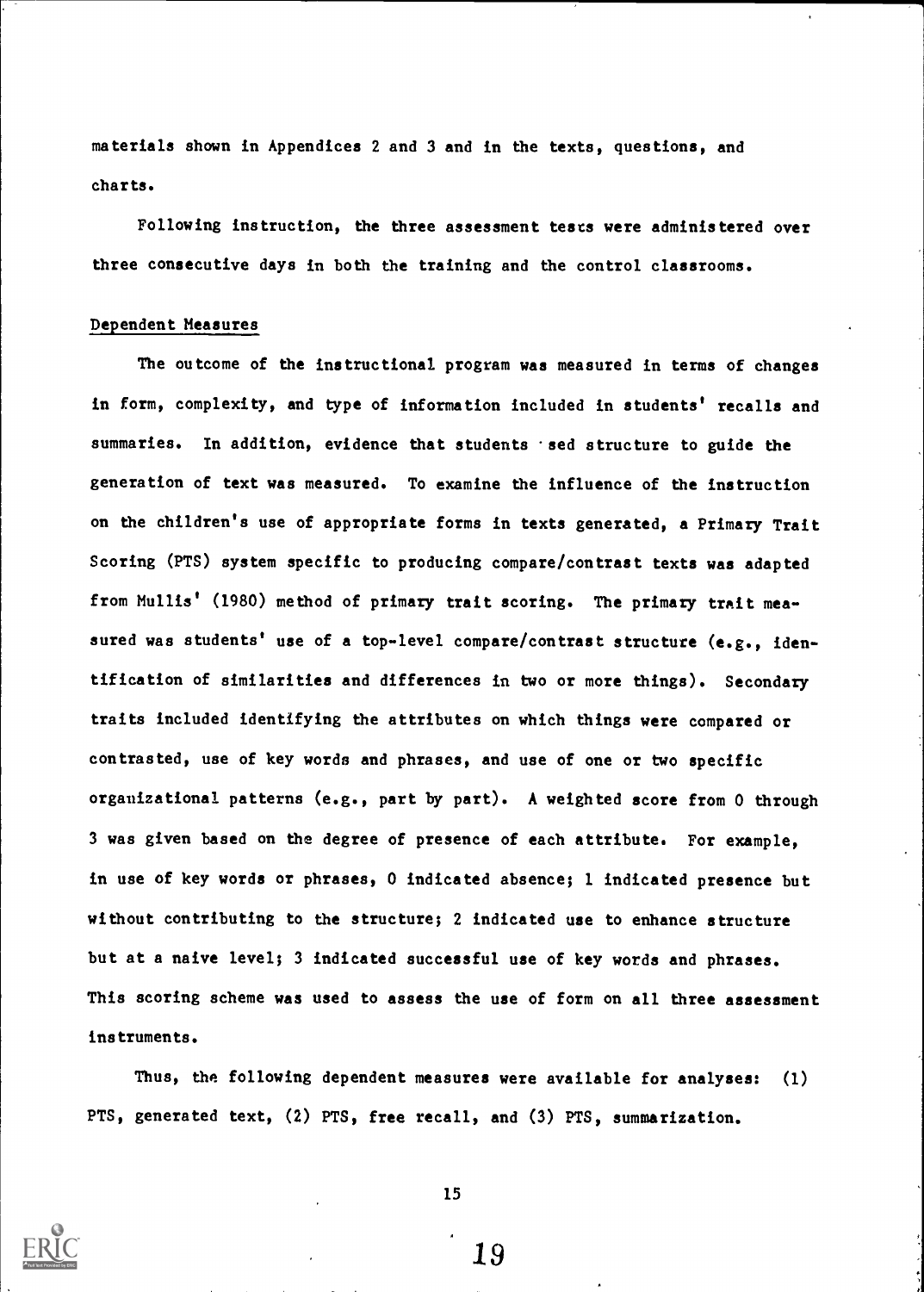### Results

Results are based primarily on the three dependent measures described above. Separate analyses of variance (ANOVAs) were conducted for pre- and posttest comparisons within the treatment group and for treatment control group comparisons. While all trained students had pre- and posttest scores, the control-group students had only posttest scores available. The first set of ANOVAs used a  $3 \times 2$  mixed analysis involving only the treatment students and the between-subjects factor of ability (high, average, low), and the repeated measure of time (pretest, posttest). Means and standard deviations for the three dependent measures (writing production, free recall, and multiple source summary) are included under Treatment columns in Table 2. The second set of 3 x 2 ANOVAs involved both treatment and control groups and betweensubjects factors of ability (high, average, low) and treatment group (training, control). All significant effects for ability were tested using Scheffe post hoc procedures. Means and standard deviations for these analyses are found in by comparing Treatment and Control posttest columns in Table 2.

A third analysis involved the scores students received on the questionnaire to determine whether they had internalized the text identification scheme with the related questions. These are available only for the treatment group (see Table 3).

### Writing Production Task

The analysis of variance for the writing production task revealed significant main effecs for both ability level,  $F(2,37) = 7.09$ ,  $p < .01$ , and time,  $\underline{F}(1,37) = 118.71$ ,  $\underline{p} < .01$ , with no significant interactions. The significant effect for ability is attributed solely to the difference between high and low



16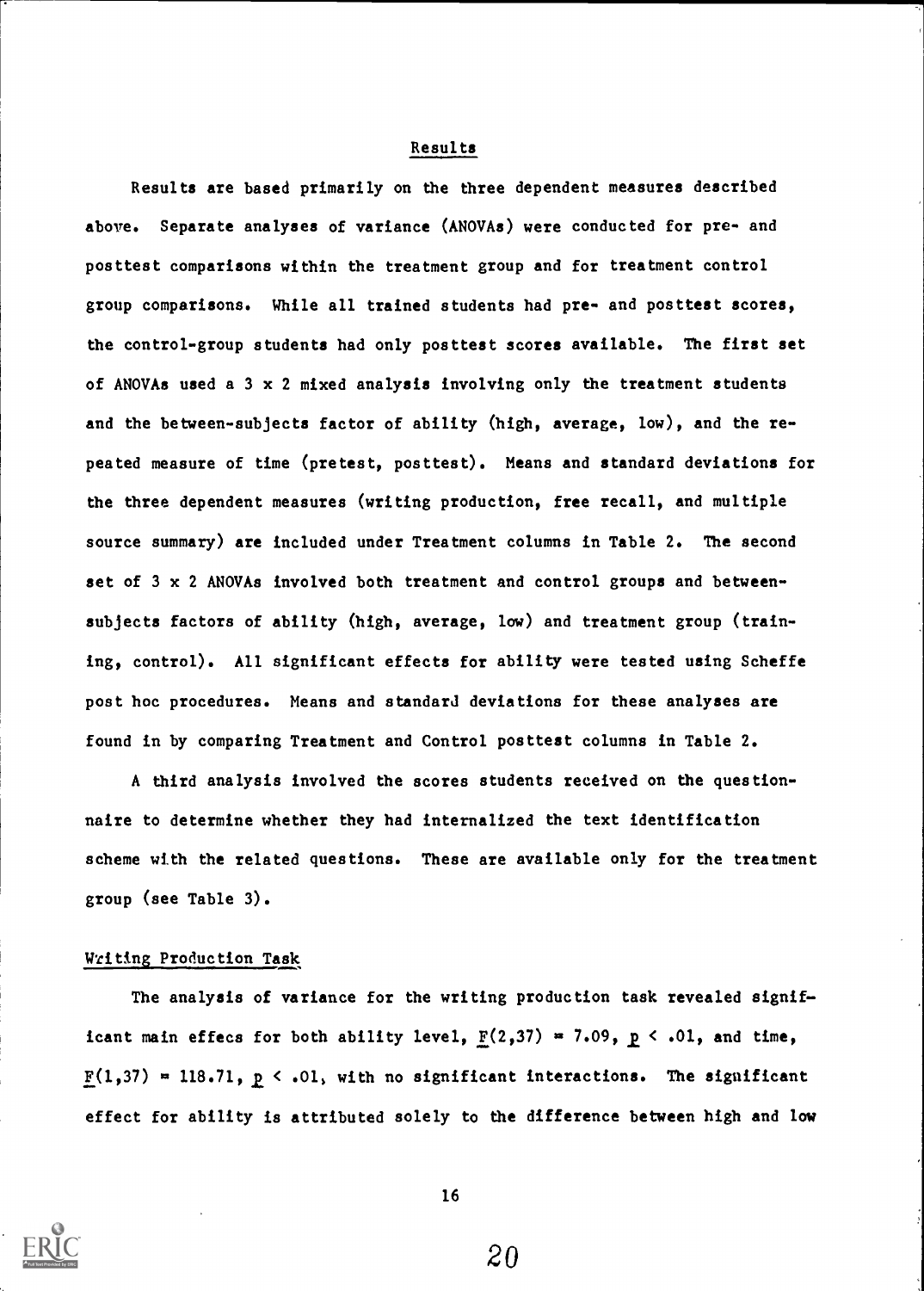### Table 2

 $\bar{\mathcal{A}}$ 

#### Pre/Posttest Comparison of Means Within Treatment Group and Posttest Comparison of Means Between Treatment and Control Groups

|             |                  | Writing Production |                     |            |            | Free Recall |                                  |            |                  | <b>Hultiple Source</b> |                  |            |
|-------------|------------------|--------------------|---------------------|------------|------------|-------------|----------------------------------|------------|------------------|------------------------|------------------|------------|
| Ability     | <b>Treatment</b> |                    |                     | Control    | Treatment  |             |                                  | Control    | <b>Trestment</b> |                        |                  | Control    |
|             | Pretest          | Posttest           |                     | Posttest   | Pretest    | Posttest    |                                  | Posttest   | Pretest          | Posttest               |                  | Posttest   |
| <b>High</b> | 5.86(1.57)       | 9.43(1.90)         | $\cdots$            | 8.00(1.41) | 2.29(1.70) | 5,83(0,40)  | $\bullet$ $\bullet$              | 2,50(2,07) | 2,43(0.53)       | 4.71(1.25)             | $\bullet\bullet$ | 3.33(0.52) |
| Average     | 4.38(2.67)       | 6.00(3.36)         | $\bullet$ $\bullet$ | 6.78(1.30) | 2,57(1,72) | 4.42(1.62)  | $\blacksquare$<br>$\blacksquare$ | 2.33(1.22) | 1.75(2.05)       | 3.13(1.96)             | $\sim$ $\sim$    | 1.56(0.88) |
| Low         | 2.00(1.00)       | 7.17(2.64)         | $\sim$ $\sim$       | 4.13(3.98) | .67(1.21)  | 2.67(2.34)  | $\bullet$ $\bullet$              | 1.25(1.04) | 1.33(0.52)       | 2.50(1.76)             | $\sim$ $\sim$    | 2,38(1,77) |

Note. Standard deviations appear in parentheses.

 $\bullet$ 

H

÷.

21

# BEST COPY AVAILABLE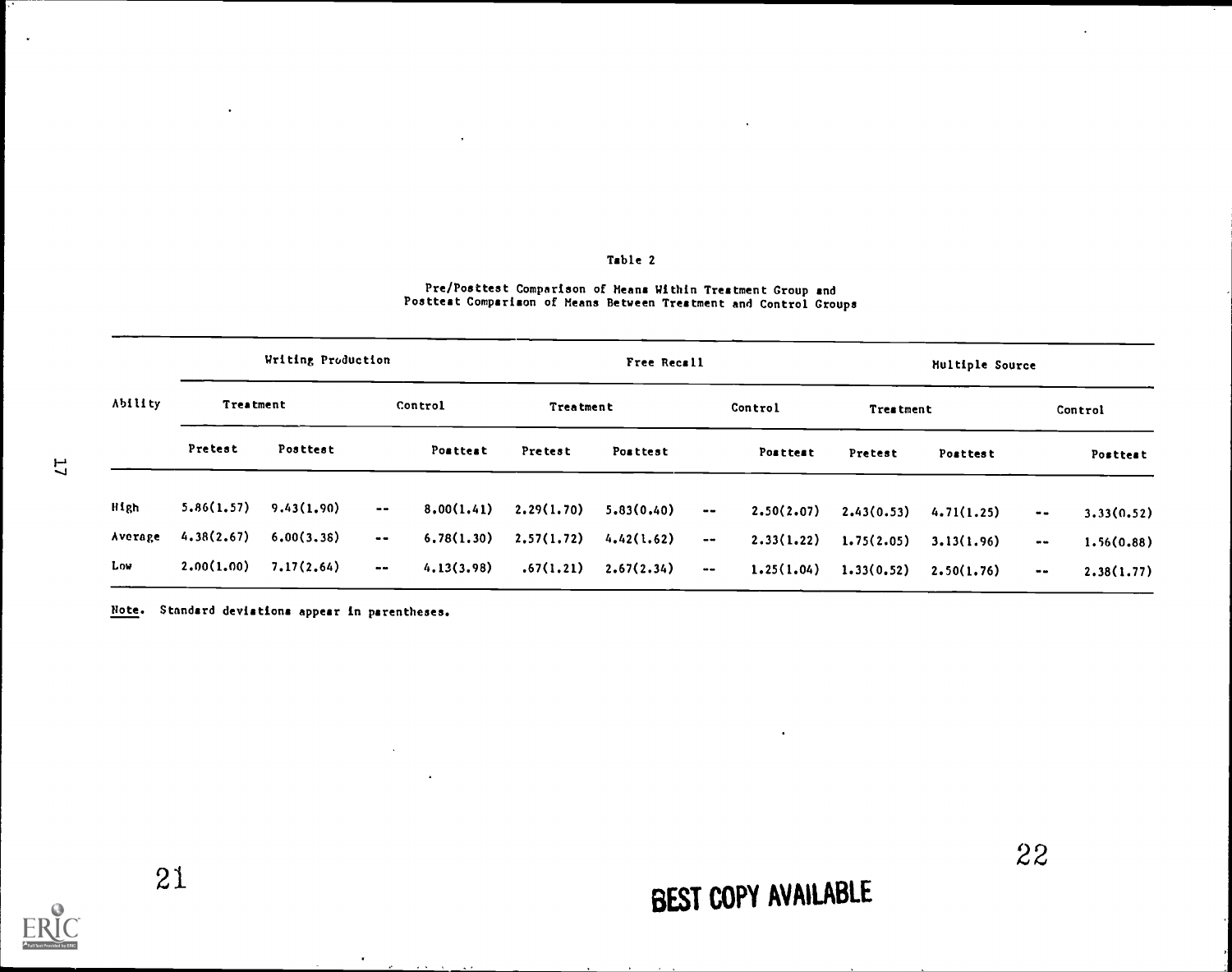### Table 3

|         | Day 2             | Day 3 |
|---------|-------------------|-------|
| High    | 1.70 <sup>a</sup> | 4.50  |
| Average | 1.80              | 4.10  |
| Low     | .28               | 1.80  |
|         |                   |       |

Means for Internalization Questionnaire Responses

 $a$ Maximum =  $5$ 

ability students  $(p \le .05)$ , though means indicate a trend for gradually decreasing scores across the three levels of ability. The students at all ability levels made significant gains between pre- and posttests.

The analysis of variance for the treatment/control group comparisons revealed a significant main effect for ability,  $F(2,37) = 5.40$ , in predicted directions. The treatment effect was not significant. There were no significant interactions, though trends in the predicted direction existed for low achieving students.

### Free Recall

The second set of analyses allowed consideration of the effect of instruction on their oganization of recalled information. Two ANOVAa were performed on the PTS dependent measure for the free recall assessment. Significant differences were revealed for ability,  $\underline{F}(2,33) = 6.82$ ,  $\underline{p} < .01$ , and time,  $\underline{F}(1,33) = 59$ ,  $\underline{p} < .01$ , with no significant interactions. Consistent with the previous measure, ability differences were in predicted directions. Students across ability levels improved in performance following training.



18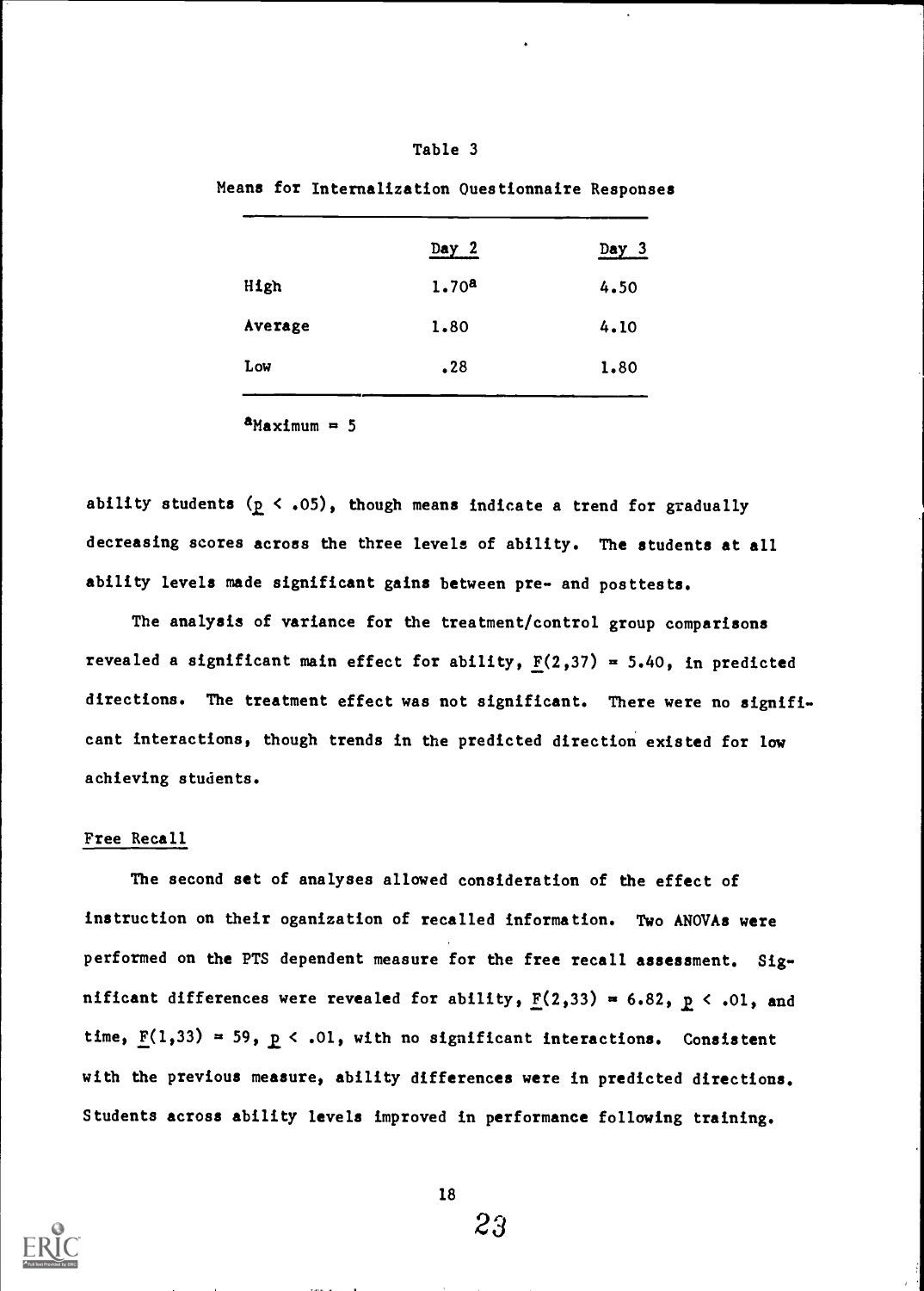The analysis of variance for the treatment/control group comparison revealed significant differences for treatment,  $F(1,36) = 21.84$ ,  $p < .01$ , and ability,  $\underline{F}(2,36) = 7.53$ ,  $\underline{p} < .01$ . While difference trends were in predicted directions, post hoc analyses revealed significant differences  $(p < .05)$  only between high and low ability students.

### Summarization Across Multiple Sources of Information

To examine the effect of instruction on students' ability to organize information presented in summaries, analysis of variance using the PTS for the multiple-source summarization task was performed. Again, significant effects were revealed for both ability,  $\underline{F}(2,36) = 4.07$ ,  $\underline{P} \leftarrow .05$ , and time,  $\underline{F}(1,36) =$ 11.74,  $p \leq .01$ , with no significant interactions. Results were consistent with those described for previous measures with performance differences in predicted directions for both ability and testing time.

The analysis of variance for the treatment/control group comparison revealed significant differences again for treatment,  $F(1,38) = 5.72$ ,  $p < .05$ , and ability  $\underline{F}(2,38) = 6.39$ ,  $\underline{p} < .01$ . There were no significant interactions, and difference trends were in predicted directions. Post hoc analysis indicated that the significant effect for ability is attributable to significant differences between high ability and both average and low ability students.

### Internalization of Structure Questionnaire

The questionnaire was administered during the first and the second weeks of instruction. A total score of 5 was possible for naming the type of text studied and the four questions the text answers. Means are presented in Table 3. Examination of the means reveals a dramatic increase for students of all ability levels. Given the amount of increase, formal analyses were not conducted. The measure does indicate that by the second week of instruction

 $19 \t24$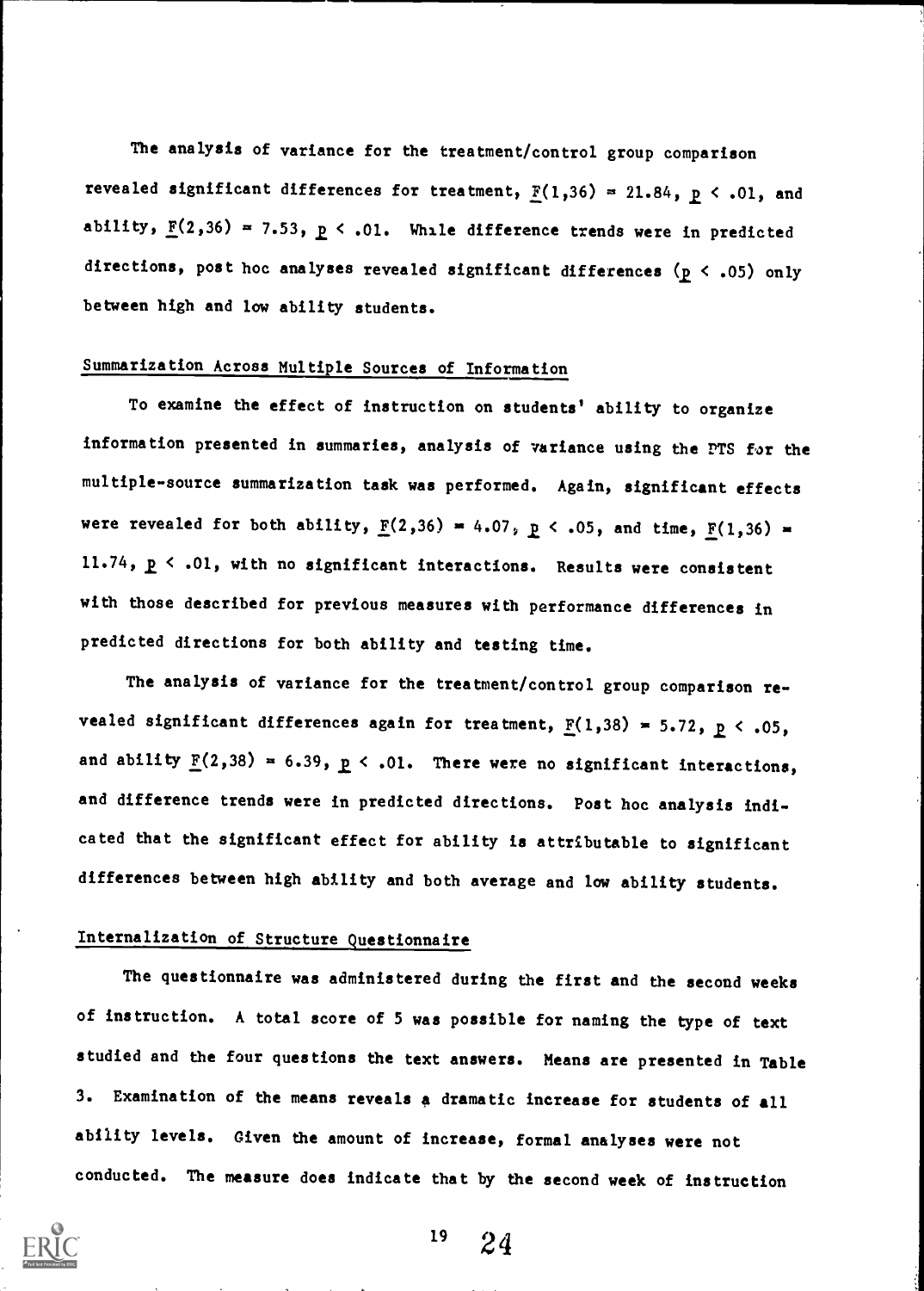students had become aware of both the type of structure they were studying and the four questions this type of text answers.

### Discussion

This study focused on assessing the effects of providing a scaffold designed to enhance students' sensitivity to text structure. The scaffold considered the dual nature of the strategies involved: identification of the relevant information in expository texts and selection of an appropriate organizational pattern for presenting the relevant information. The discussion is organized around the research question initially posed: Will providing a scaffold specific to the use of text structures in expository writing enhance students' ability to read and produce expository text? The three conditions under which students' abilities were tested varied with the availability of content and form.

The multiple-source summarization task was considered to be the most direct test of the students' internalization of the scaffold since most information was provided in the text, but the students had to select the relevant information, add necessary background knowledge, and impose an appropriate organizational pattern. The instructional program focused specifically on teaching the students to succeed in these three activities. Whether comparing experimental geins from pretest to posttest or between trained students and control group, the scaffolding enhanced students' ability to both identify and to organize relevant information. This study, therefore, lends empirical support to those who have stressed that scaffolding is important to students' improvement of their expository writing (e.g., Applebee & Langer, 1984). Further evidence of scaffold use was available from informal observations during testing and from the examination of the planning notes spontaneously

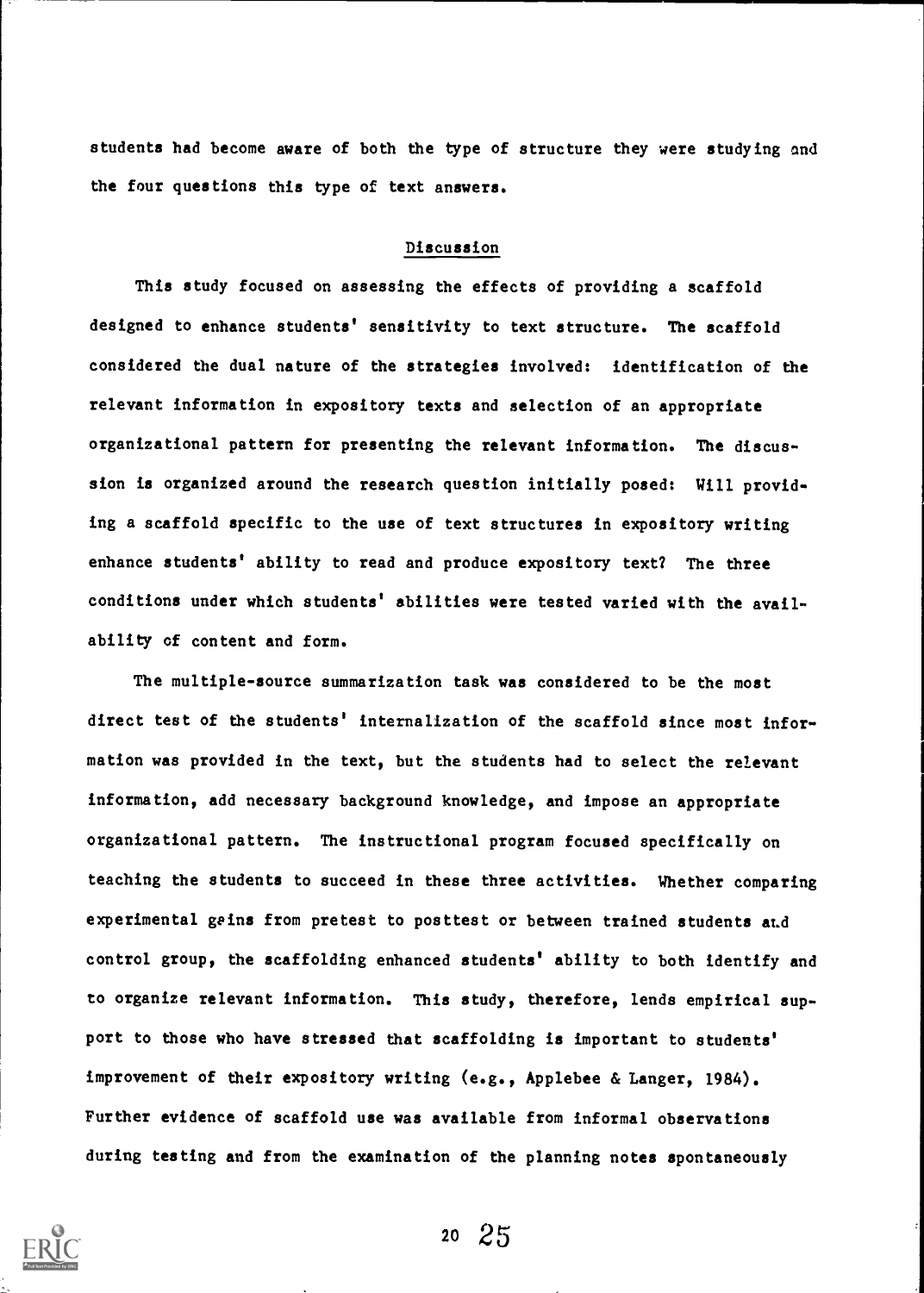made by students of the treatment group during testing. During the posttest, about 22% of the students in the treatment group spontaneously organized the information from the text into chart form to answer the four compare/contrast questions, indicating an ability to *identify* this information. Some of these same students did not convert this information into a summarization of the two texts, suggesting that the instruction may have been differentially effective with students, related to different components of the scaffold. Reasons for lack of movement from the selection/organization that prompted by the chart to the actual production of a summary appeared to vary. One possible explanation is a lack of motivation to complete the test. Another reason, for some students, appeared to be lack of time to develop a complete summary. A third possibility for these differences may be development. Some researchers like Falk (1979) have argued that comprehension precedes production. It may be that students could comprehend the text and select important information after the instruction, but that this was not translated into increased skill in producing text. Examination of the relative role of each component on expository text comprehension and production is a logical extension of this study.

The free-recall condition was considered a test of near transfer to reading comprehension. During instruction, students had used the questions, charts, and guides to access information presented in available texts. In the free-recall task, students were required to use the scaffold not only as an aid to production, but as an aid to memory as well: using the content and the form provided in the text. Consistent with current research (e.g., McGee, 1982; Meyer et al., 1980; Taylor, 1980; Taylor  $\lambda$  Beach, 1984), students in this study whose sensitivity to text structure was increased demonstrated improved performance on the selection and organization of information when they



21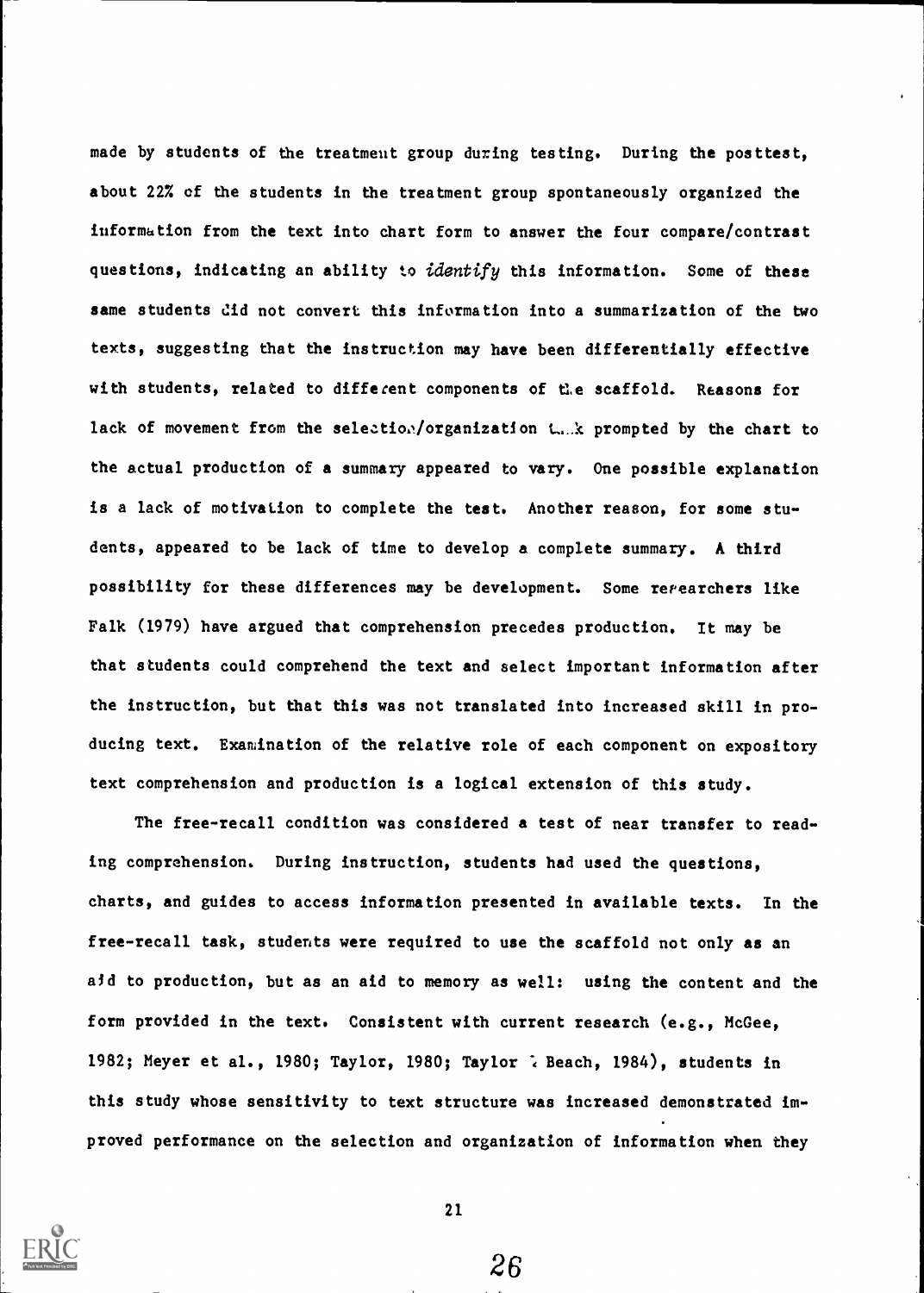no longer had access to the text. This increase in performance scores cannot be attributed merely to an increase in the total number of ideas recalled. <sup>A</sup> preliminary analysis examining change in quantity rather than quality of ideas recalled indicated no significant differences. However; the results of the analysis of the PTS did indicate an increase in the recall of top-level ideas consistent with the questions compare/contrast texts answer. Thus, the training appears to have had its greatest impact on the type of information and organization of that information selected.

Further, the importance of internalizing the questions on improving free recall of expository text was demonstrated by the results of the mid-instruction assessment. In the first week, students were generally unable to recall the questions or even the type of text with any degree of success. By the second week, students demonstrated that they had internalized the type of text and the questions, measured in terms of their written responses to a brief questionnaire. They also were able to recall important information from texts presented up to three days previously.

The third condition, free writing, presented a test of far transfer in that students had to provide both structure and content. The improved performance of students in the training group from pretest to posttest demonstrated the effectiveness of this scaffold as an aid to selecting and organizing information from the students' background of experiences. Appendix D provides examples of students' first drafts during pre- and posttesting, their spontaneous generation of the chart to aid them during the posttesting, and improved sensitivity to the questions compare/contrast texts answer. Note that Dennis,  $4$  the lower ability student, improved in his concept of the

4Teachers' and students' names in this paper are pseudonyms.



22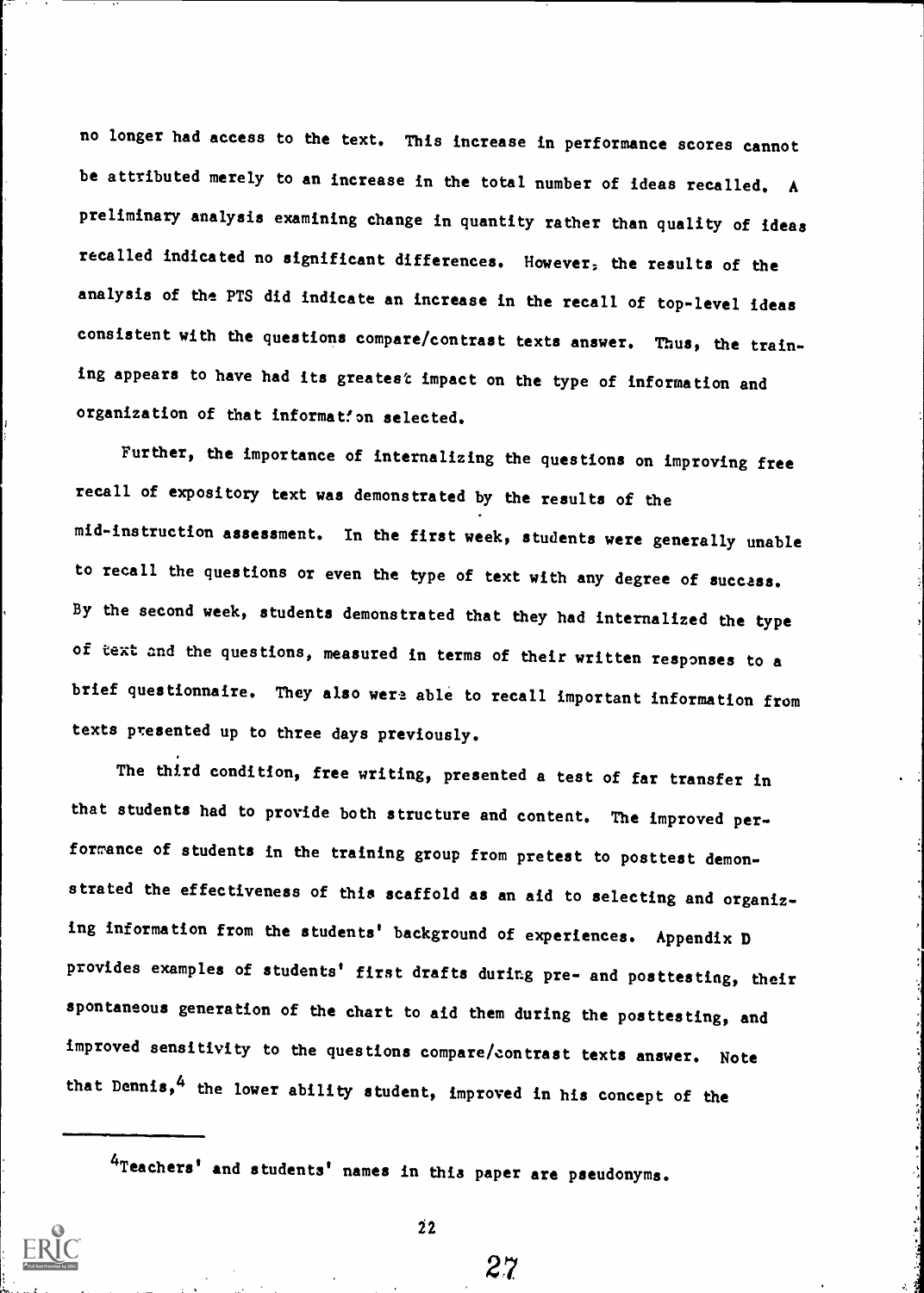purpose of compare/contrast texts. In the pretest first draft, he actually presents a narrative of delivering papers, including many details somewhat irrelevant to this theme, and particularly irrelevant to comparison or contrast. He has a much clearer sense of comparison in the posttest, though the piece is still clearly a first draft. He states differences as well as similarities in delivering papers on the weekend versus on Monday. Both Josh and Charlene created charts using blank paper distributed with the test directions. Josh's sense of comparison/contrast is conveyed more explicitly than on his pretest, in identifying the traits on which he was comparing or contrasting, then in stating the similarity or difference. Charlene demonstrated increased use of explicit structural signals, stating in her posttest's first sentence, "This article compares and contrasts winter and summer. . . ." She identifies traits for comparison and contrast, then provides supporting detail.

On the writing production task, the differences from pre- to posttesting for the trained students were not replicated in the training/control group comparison. One likely explanation can be found by ex/mining the means for both the treatment and control groups, the first time they performed the task. For the treatment group this was during the pretest; for the control, this was on the posttest. While one might argue developmental differences could account for the differences, it is highly unlikely that students' free writing would change significantly during a three weeks in which no intervention is occurring. The overall group mean for the treatment group was 4.08; for the control group it was 6.30. Thus, on the writing-production task, the control group had a sufficiently higher advantage which may mask gains attributed to the instruction. On the transfer activities, the advantage was negligible



23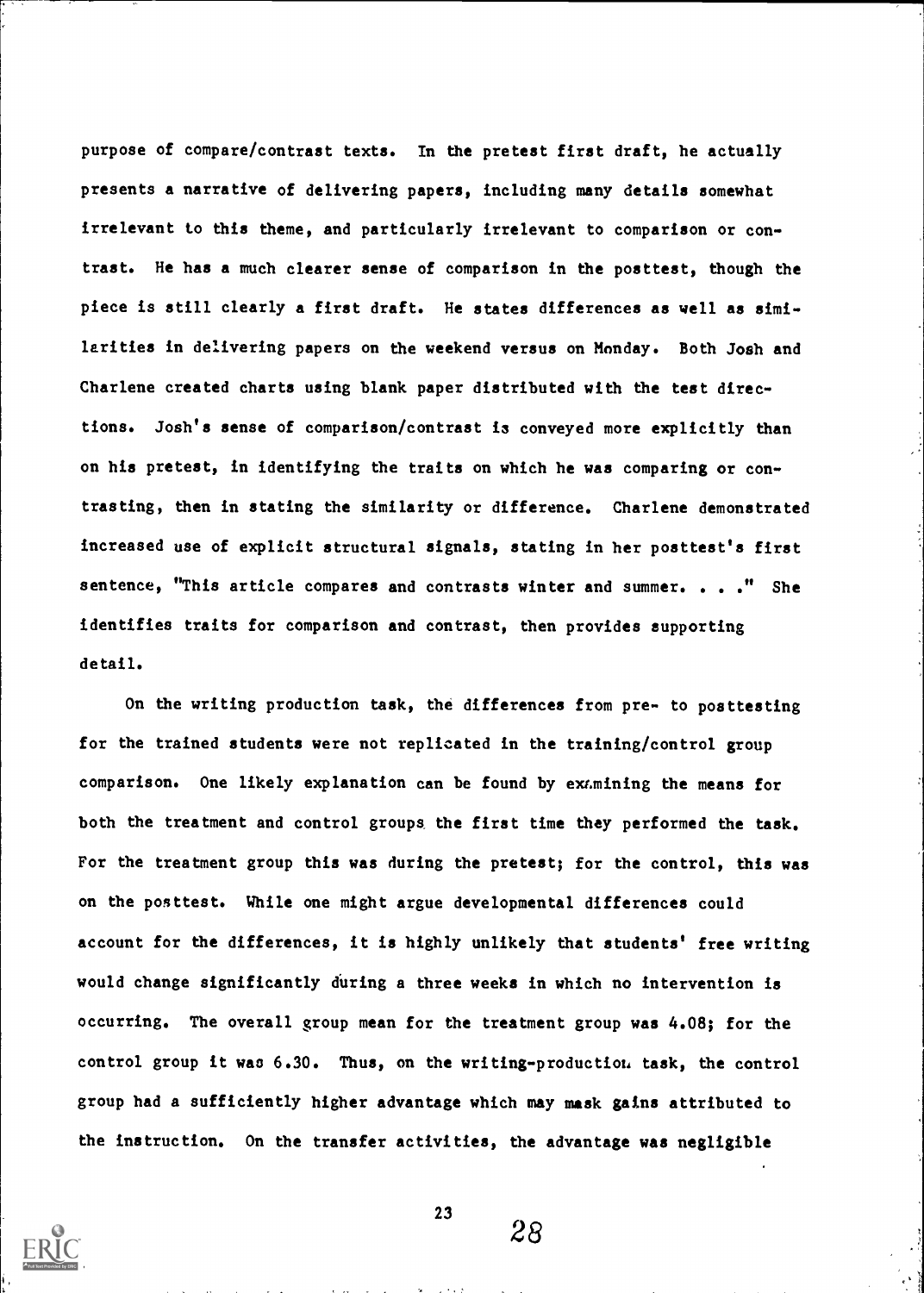(free recall training pretest  $M = 1.84$ , control posttest  $M = 2.02$ ; multiple source training pretest  $\underline{M} = 1.83$ ; control posttest  $\underline{M} = 2.42$ ). This lack of difference between the treatment and control groups suggests that other scaffolds may also provide equal support for free writing activities. The control group students had participated throughout the academic year in writing activities. In an interview, their teacher described the emphasis he had continually placed on writing and the number of opportunities students had for writing. There is a great deal of current research (e.g., DeFord, in press; Florio & Clark, 1982; Hansen, 1983) to suggest that the environment itself can enhance the quality of students' writing. That this advantage did not extend to the other two tests suggests that for expository writing in which students are asked to use information from social studies texts, rather than solely from their previous experiences, a scaffold that focuses on structure and questions is an important tool.

It is important to keep the results of the success of this scaffold in a proper perspective. While there is strong evidence to support its use to enhance students' writing of expository (specifically, compare/contrast) texts, it would be misleading to suggest that this scaffold and three week program are sufficient to encourage students' production of high quality, interesting, and meaningful texts; nor does it particularly encourage students to think of themselves as writers. It is clear from the samples of the first drafts produced by students after instruction, shown in the Appendix D that while the papers are better structured and contain more relevant and a greater amount of information overall, they lack the author's "voice." The scaffold tested in this study, in the absence of other support systems, and a goal, such as writing for a real audience, are not sufficient.



24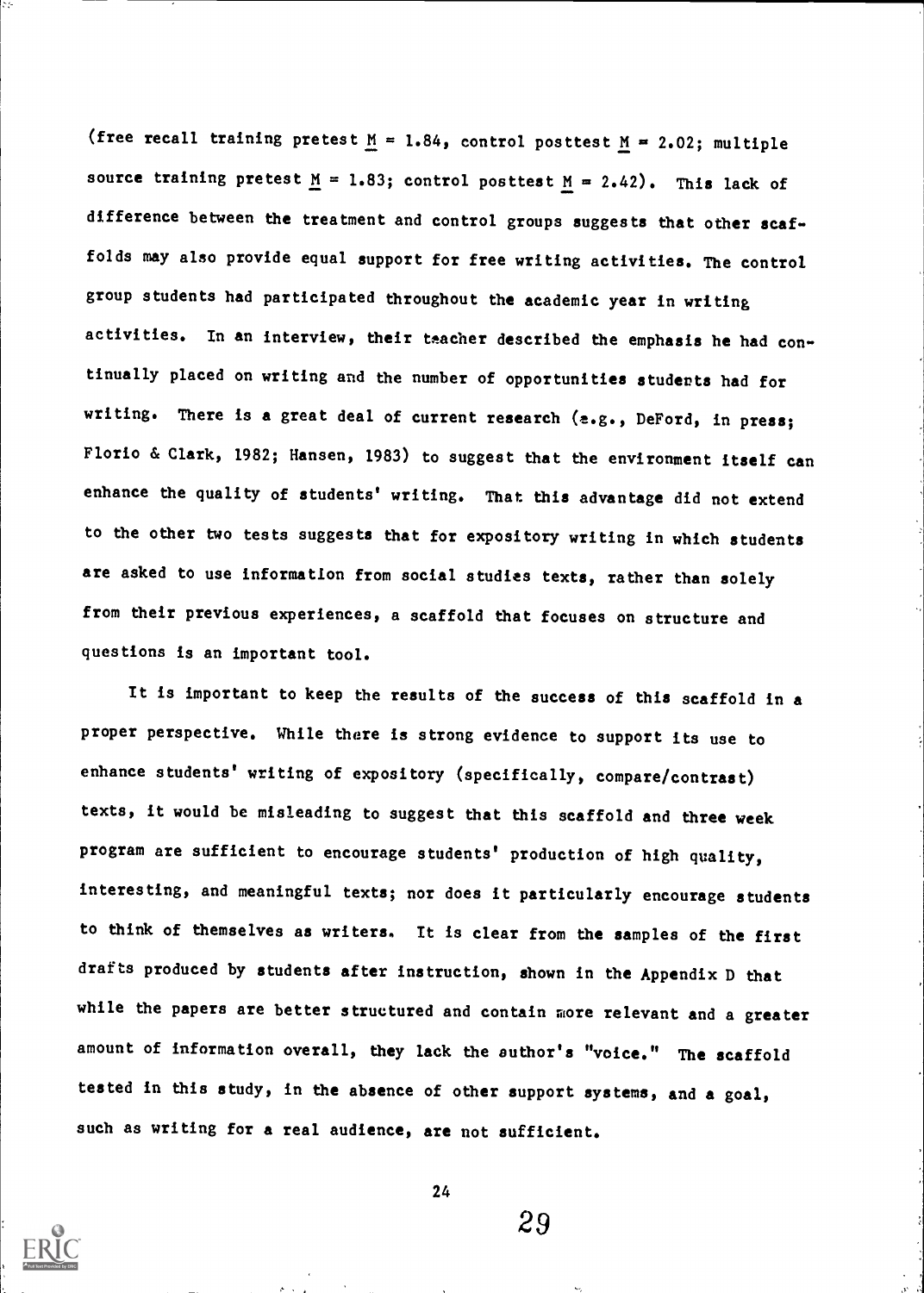The importance of this study is that it shows what instructional materials to provide for specific points in the writing process where students appear to need support. Research on the composing process has shown that structural knowledge plays a particularly important role during planning and revision (Flower & Hayes, 1982; Murray, 1982). Bruce & Rubin (1985) in reporting how students use QUILL, a software program that provides a context for writing instruction as well as the tools needed to enhance writing, noted that students showed the least inclination to use the planning and revision aspects of the program. Their finding suggests that atudents must be taught how to use knowledge about structure to guide them through these two difficult phases of the writing process.

In the second year of the Expository Reading and Writing Project of the IRT, Raphael, Kirschner, & Englert (1985) examine the effects of implementing this scaffold in a long-term instructional study within different classroom contexts. That is, it seeks to implement the scaffold under a variety of conditions designed to provide students with a greater awareness of the writing process, a sense of purpose and audience, and the functions of different text types. The study examines the relative effects of the scaffold, peer-editing, and establishing a context for writing on students' prewriting, drafting, revision, and editing of expository texts. Students' topics varied from using primarily information from background knowledge to information primarily from social studies texts and related trade books. Such a study could not be conducted without evidence that the instructional scaffold has a positive impact on expository reading and writing abilities. The study reported in this paper provides the evidence needed, while extending our understanding of the impact of text-structure knowledge and question-answering strategies on students' comprehension and production of expository text.



25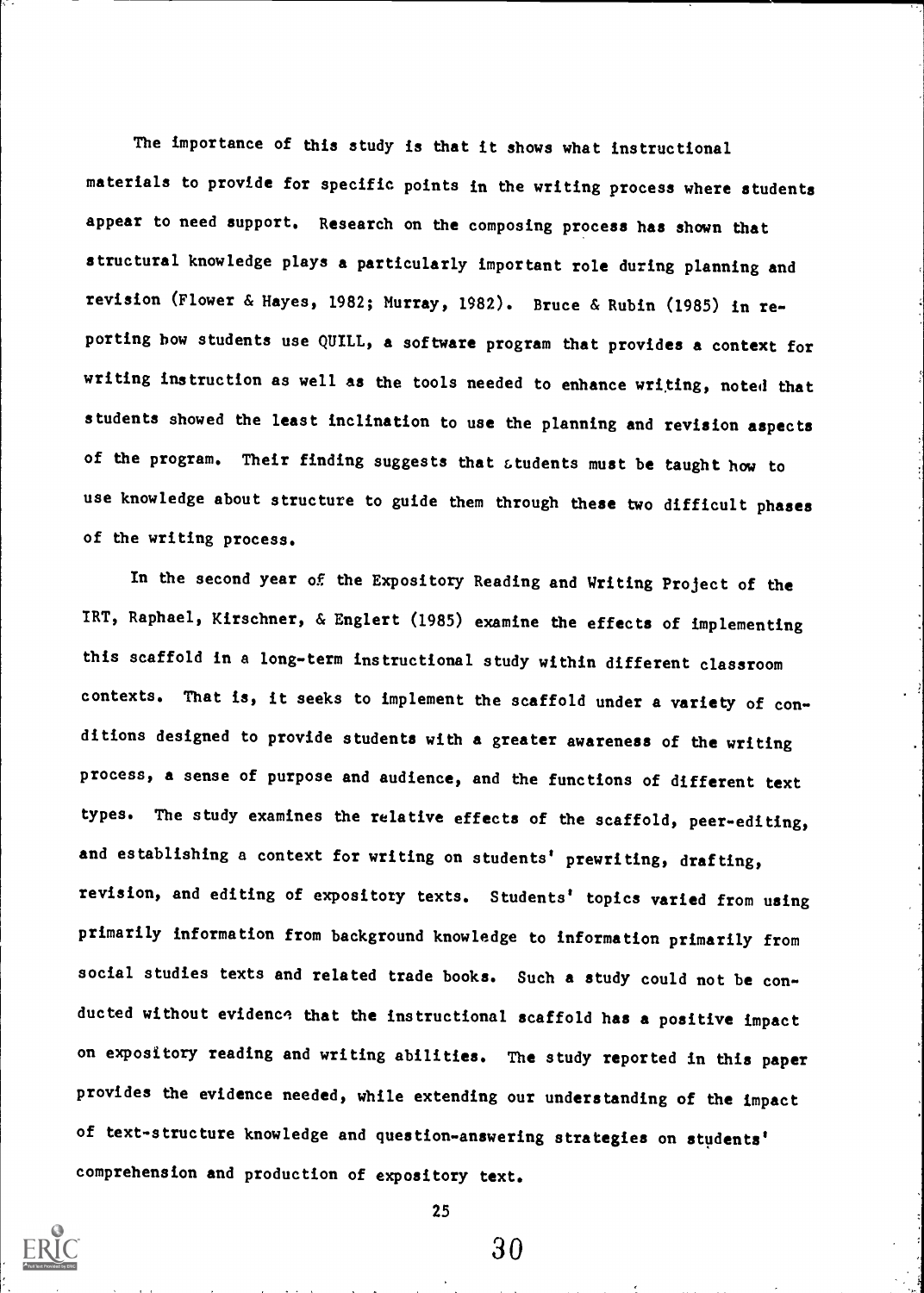### References

- Anderson, R. C., & Pearson, P. D. (1984). In P. D. Pearson (Ed.), Handbook of reading research. New York: Longman.
- Applebee, A. N. (1978). A child's concept of story. Chicago, IL: University of Chicago Press.
- Applebee, A. N. (1981, March). Looking at writing. Educational Leadership, 458-462.
- Applebee, A. N., & Langer, J. A. (1984). Instructional scaffolding: Reading and writing as natural language. In J. Jensen (Ed.), Composing and comprehending. Urbana, IL: National Council of Teachers of English.
- Aristotle. (1960). The rhetoric of Aristotle. (L. Cooper, trans.). New York: Appleton-Century, Crofts.
- Armbruster, B. B., & Anderson, T. H. (1981). Content area textbooks (Reading Educator Report 23). Urbana, IL: Center for the Study of Reading.
- Baker, L., & Stein, N. (1981). The development of prose comprehension skills. In C. Santa & B. Hayes (Eds.), Children's prose comprehension skills (pp. 7-43). Newark, DE: International Reading Association.
- Bartlett, B. J. (1978). Top-level structure as an organizational strategy for recall of classroom text. Unpublished doctoral dissertation, Arizona State University.
- Bereiter, C. (1980). Development in writing. In L. Gregg & E. Steinberg (Eds.), Cognitive processes in writing (pp. 74-93). Hillsdale, NJ: Erlbaum.
- Bransford, J. D. (1979). Human cognition; Learning, remembering understanding. Belmont, CA: Wadsworth.
- Brennan, A. D., Bridge, C. A., & Winograd, P. N. (in press). The effects of structural variation on children's recall of basal reader stories. Reading Research Quarterly.
- Bruce, B. C., & Rubin, A. (1985). How using communication software affects children's writing. Paper presented at the American Educational Research Association, Chicago, IL.
- Calkins, L. M. (1983). Lessons from a child. Exerter, NH: Heinemann.
- DeFord, D. E. (in press). Classroom contexts for literacy learning. In T. E. Raphael (Ed.), Contexts of school-based literacy. NY: Random House.

Dunn, A., & Bridwell, L. S. (1980). Discourse competence: Evidence from written products, reading and composing processes, and cognitivedevelopmental stages of college freshman. Paper presented at a meeting of National Council of Teachers of English, Cincinnati, OH.

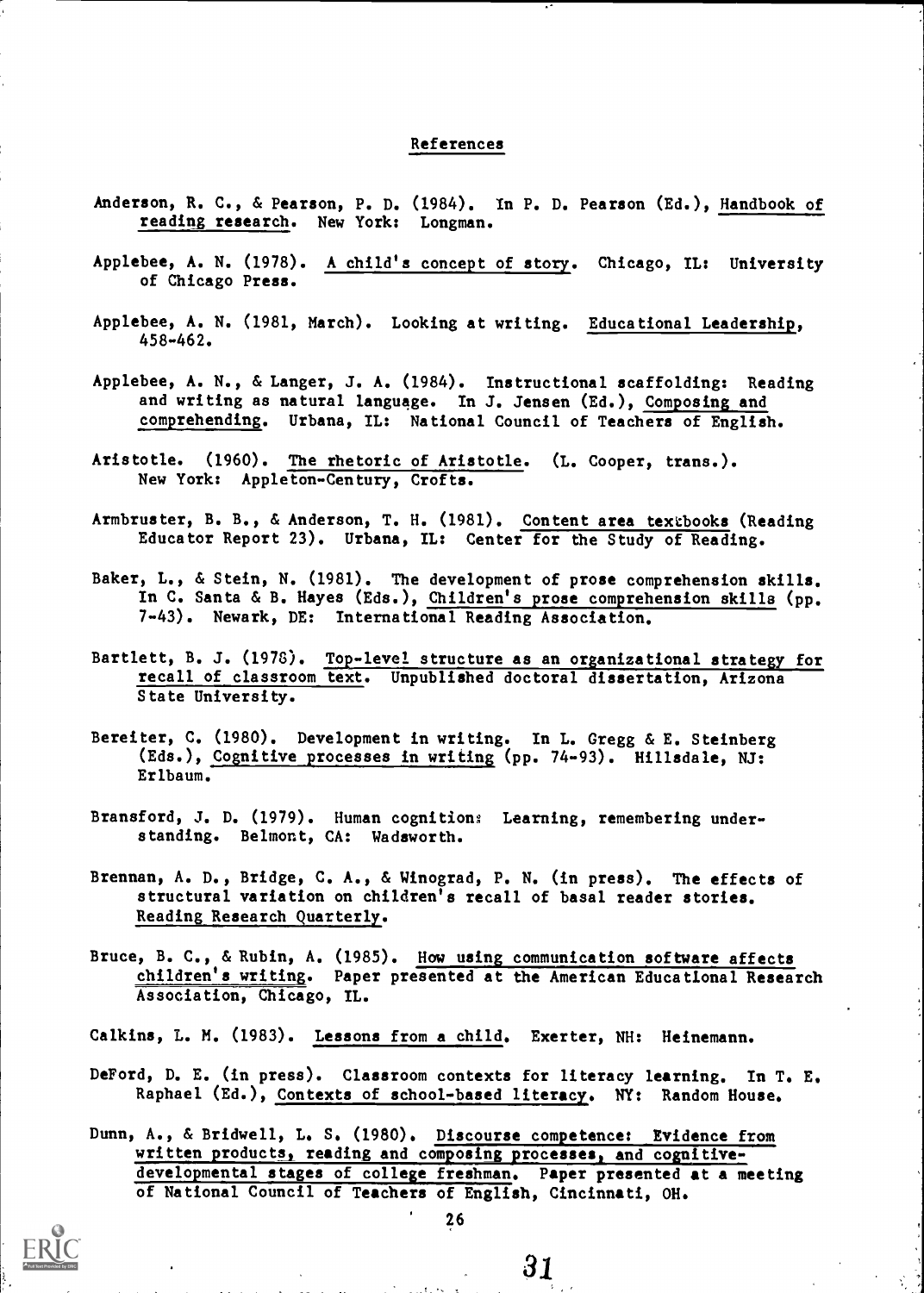- Englert, C. S., & Heibert, E. H. (1984). Children's developing awareness of text structures in expository materials. Journal of Educational Psychology, 76, 65-75.
- Falk, J. (1979). Language acquisition and the teaching and learning of writing. College English, 4(8), 436-447.
- Fitzgerald, J. & Spiegel, D. L. (1983). Enhancing children's reading comprehension through instruction in narrative structures. Journal of Reading Behavior, 15(2), 1-17.
- Florio, S., & Clark, C. (1982, May). The functions of writing in an elementary classroom. Research in the Teaching of English, 16(2), 115-130.
- Flower, L., & Hayes, J. R., (1982). Plans to guide the composing process. In C. H. Fredericksen & J. F. Dominic (Eds.) Writing: The nature, development, and teaching of written communication (pp. 39-58). Hillsdale, NJ: Erlbaum.
- Fry, (1968). A readability formula that saves time. Journal of Reading, 11(7), 513-516, 575-578.
- Gavelek, J. R. (in press). The role of school literacy in promoting students' cognitive development. In T. E. Raphael (Ed.), Contexts of School-Based Literacy, New York: Random House.
- Gordon, C. J., & Braun, C. (1983). Using story schema as an aid to reading and writing. Reading Teacher, 37(2), 116-121.
- Graves, D. (1983). Writing: Teachers and students at work. Exeter, NH: Heinemann.
- Hansen, J. (1983). The writer as meaning-maker. In J. L. Collins (Ed)., Teaching all the children to write (pp. 10-18). NY: New York State English Council.
- Kintsch, W., & van Dijk, T. A. (1978). Toward a model fo text comprehension and production. Psychological Review, 85, 363-394.
- Handler, J. M., & Johnson, N. S. (1977). Remembrance of things parsed: Story structure and recall. Cognitive Psychology, 9, 111-115.
- Mason, J. N. (1984). In G. G. Duffy, L. R. Roehler, & J. N. Mason (Eds.), Comprehension instruction: Perspectives and suggestions. New York, Longman.
- McGee, L. M. (1982). Awareness of text structure: Effects on children's recall of expository text. Reading Research Quarterly, 17(4), 581-590.
- McGee, L. M., & Richgels, D. J. (1985). Teaching expository text structure to elementary students. Reading Teacher, 38(8), 739-748.



 $27 \quad 32$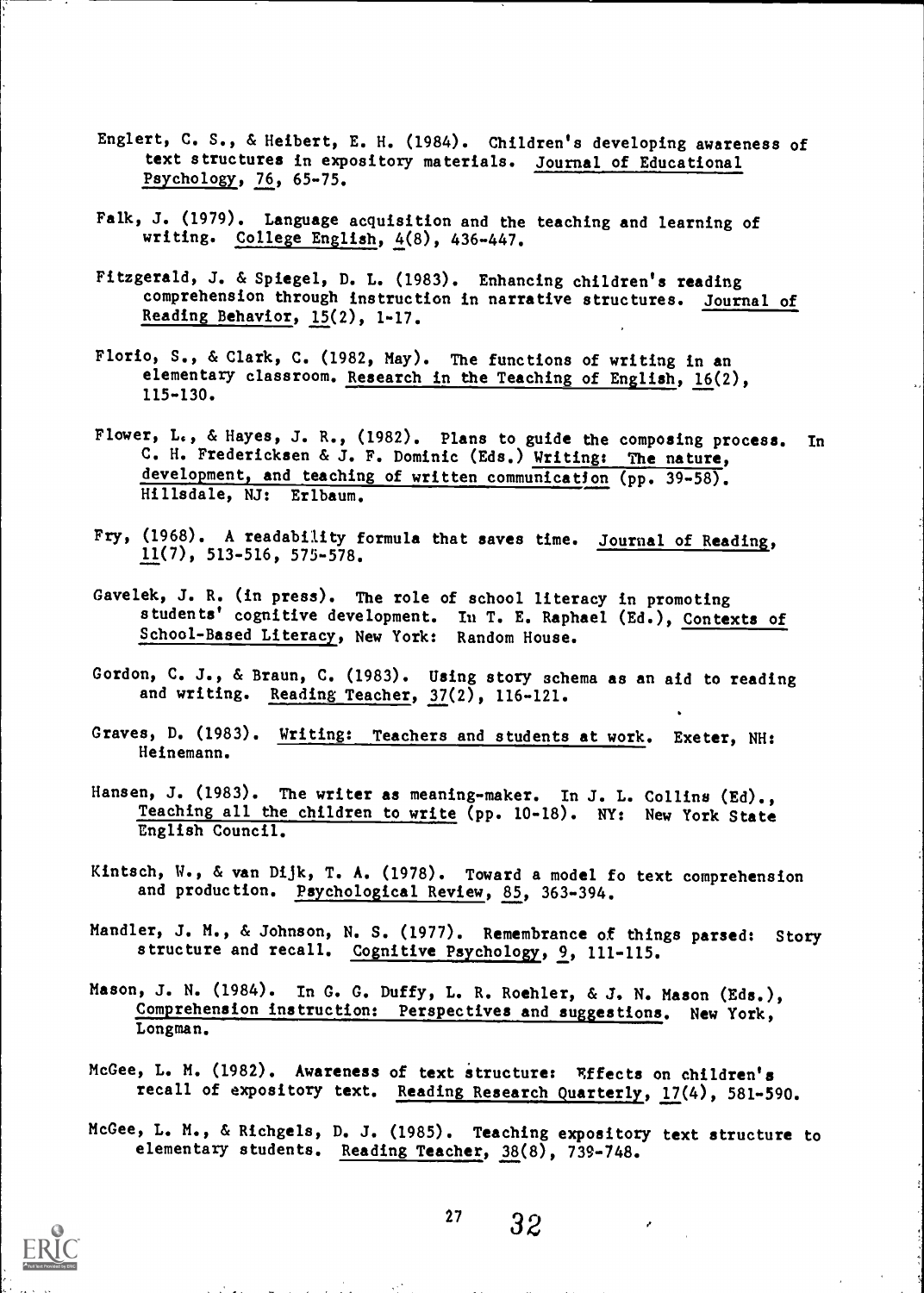- Meyer, B. J. E. (1975). The structure of prose: Effects on learning and memory and implications for educational practice. In R. C. Anderson, R. J. Spiro, & W. E. Montague (Eds.), Schooling and the acquisition of knowledge. Hillsdale, NJ: Erlbaum.
- Meyer, B. J. F., Brandt, D, H., & Bluth, G. J. (1980). Use of author's textual schema: Key for ninth-graders' comprehension. Reading Research Quarterly, 16, 72-103.
- Mullis, I. (1980). Using the primary trait system for evaluating writing. Washington, D.C.: National Association of Educational Progress.
- Murray, D. (1982). Learning by teaching. Montclair, NJ: Boynton/Cook.
- Pearson, P. D., & Tierney, R. J. (1984). On becoming a thoughtful reader: Learning to read like a writer (Reading Educator Report 50). Urbana, IL: Center for the Study of Reading.
- Raphael, T. E., Kirschner, B. M., & Englert, C. S. (1985, August). Increasing students' awareness of text structures within a process-oriented writing classroom. Paper presented at the second annual conference for relating research and practice, Michigan State University, East Lansing, Michigan.
- Raphael, T. E., & Pearson, P. D. (1985). Increasing students' awareness of sources of information for answering questions. American Educational Research Journal, 22(2), 217-235.
- Raphael, T. E., & Wonnacott, C. A. (1985). Heightening 4th grade students' sensitivity to sources of information for answering comprehension questions. Reading Research Quarterly, 20(3), 282-296.
- Roehler, L. R., Duffy, G. G., & Meloth, M. S. (in press). What to be direct about in direct instruction. In T. E. Raphael (Ed.), Contexts of School-Based Literacy. New York: Random House.
- Rumelhart, D. E. (1975). Notes on a schema for schories. In D. G. Bobrow & A. M. Collins (Eds.), Representation and understanding. New York: Academic Press.
- Schallert, D. L. (1985). Thought and language, conten and structure, in language communication. Paper presented at the Mid-Decade Seminar on the Direction of Research in English, Chicago, Illinois.
- Schwartz, R. M., & Raphael, T. E. (in press, a). Concept of definition: A key for improving students' vocabulary. Reading Teacher.
- Schwartz, R. M., & Raphael, T. E. (in press, b). Instruction in the concept of definition as a basis for vocabulary acquisition. In J. Niles & R. Lalik (Eds.), <u>Issues in literacy</u>. Rochester, NY: National Reading Conference.

Smith, F. (1983). Reading like a writer. Language Arts, 60(5), 558-567.



 $28 \t 33$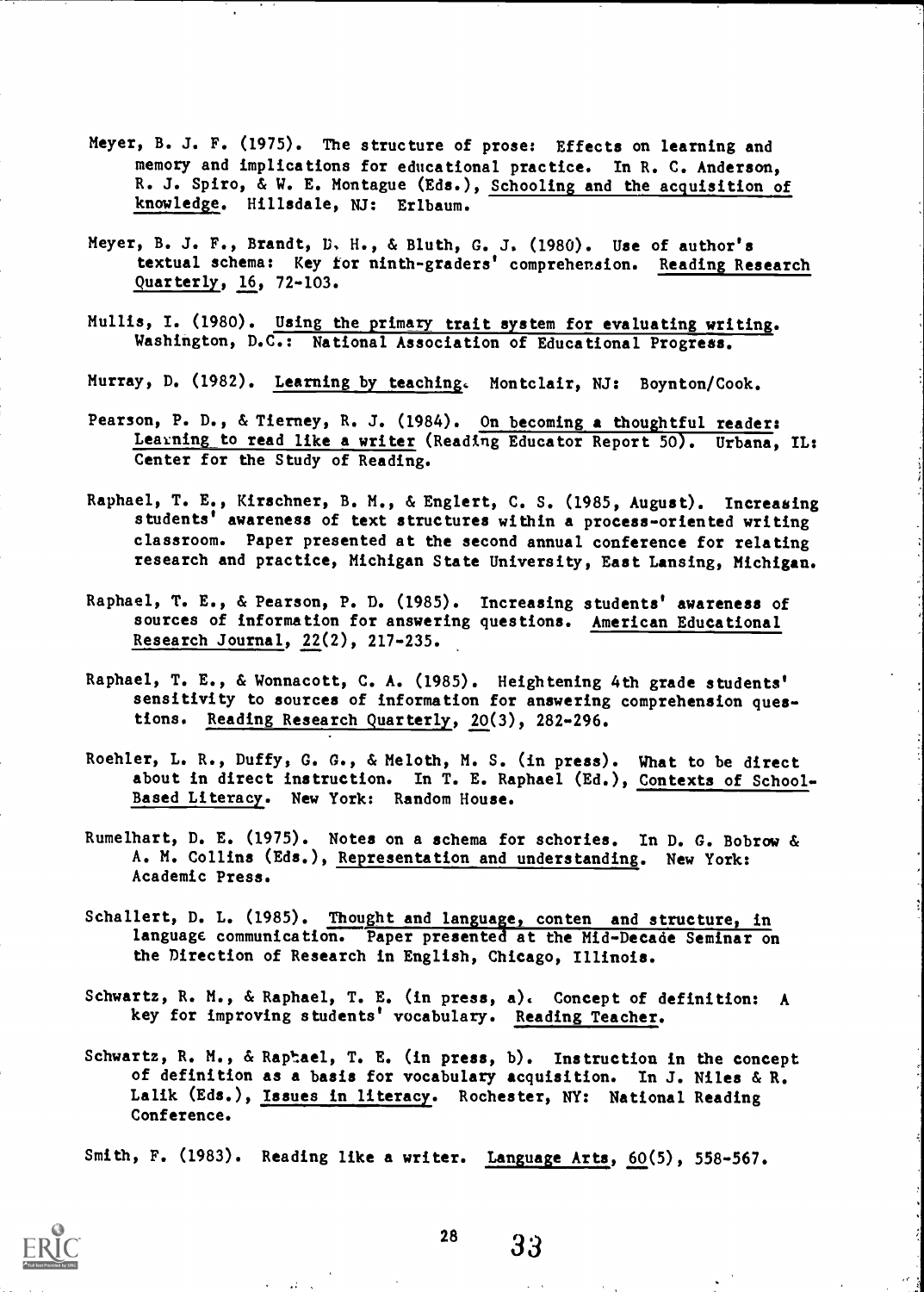- Squire, J. R. (1983). Composing and comprehending: Two sides of the same basic process. Language Arts, 60(5), 590-599.
- Stein, N. L., & Glenn, C. G. (1979). An analysis of story comprehension in elementary school children. In R. O. Freedle (Ed.), New directions in discourse processing. Norwood, NJ: Ablex.
- Stotsky, S. (1983). Research on reading/writing relationships: A synthesis<br>and suggested directions. Language Arts, 60(5), 627-642.
- Taylor, B. M. (1980). Children's memory for expository text after reading.<br>Reading Research Quarterly, 15, 399-411.
- Taylor, B. M. (1982). Text structure and children's comprehension and memory for expository material. Journal of Educational Psychology, 74, 323-340.
- Taylor, B. M., & Beach, R. W. (1984). The effects of text structure<br>instruction on middle grade studenta' comprehension and production of<br>expository text. Reading Research Quarterly, 19, 134-146.
- Tierney, R, J., & Pearson, P. D. (1983). Toward a composing model of reading. Language Arts, 60, 568-580.

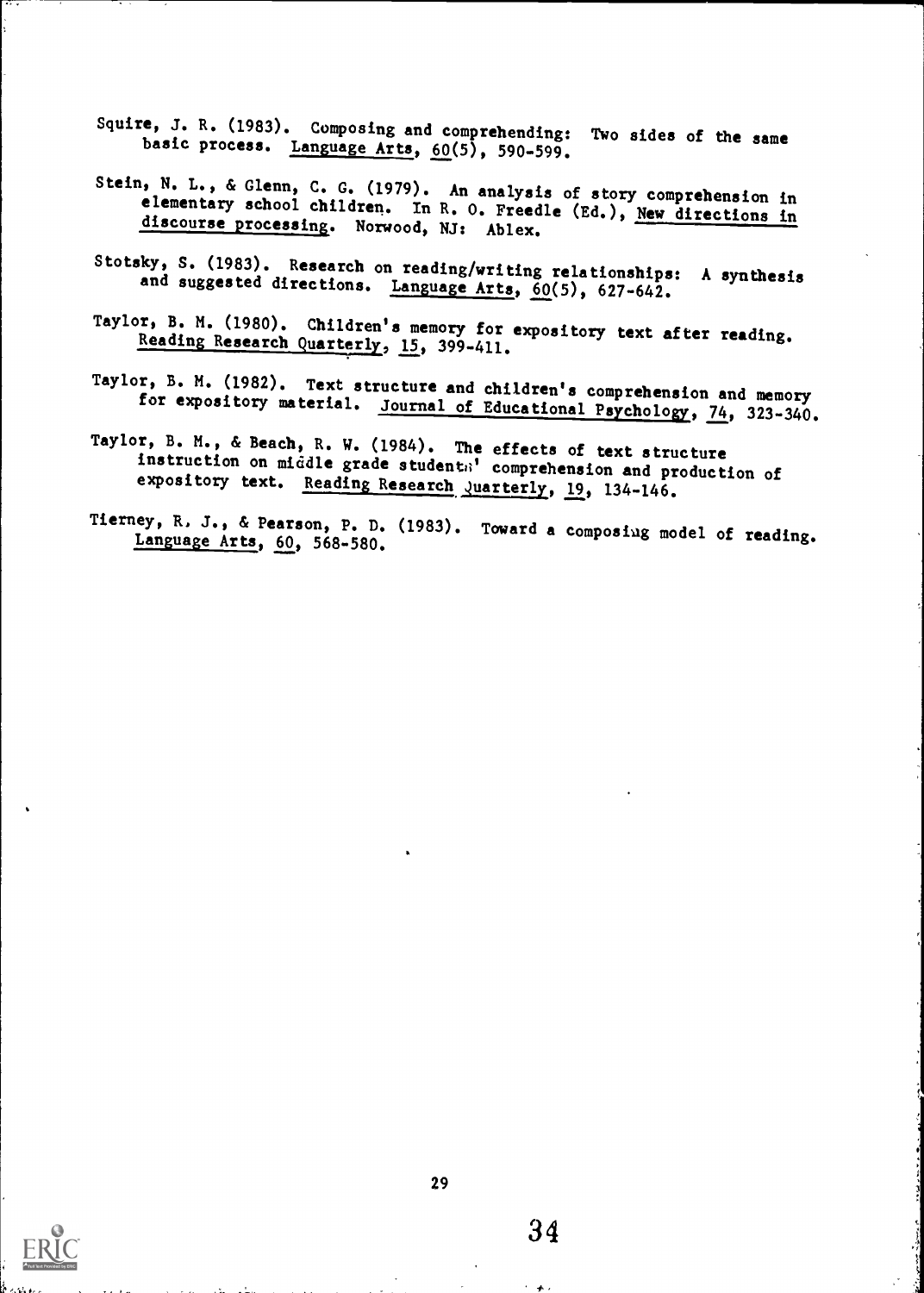### Appendix A

### Sample Passage, Questions, and Chart

### Two Kinds of Slaves

Two kinds of slaves worked on Southern plantations, house slaves and field slaves. House slaves worked closely with the planter and the planter's family. They were separated from the other slaves. They lived in or near the master's house. They were raised to believe that it was a great honor to work as servants in the main house. On the other hand, most field hands had little to do with the slave owner. Many of them lived and died without once having set foot inside the slave owner's house.

|  | 2. What are they being compared on?                                                                                                                                                                                                                                                                        |
|--|------------------------------------------------------------------------------------------------------------------------------------------------------------------------------------------------------------------------------------------------------------------------------------------------------------|
|  | 3. How are these two things alike? $\frac{1}{2}$ $\frac{1}{2}$ $\frac{1}{2}$ $\frac{1}{2}$ $\frac{1}{2}$ $\frac{1}{2}$ $\frac{1}{2}$ $\frac{1}{2}$ $\frac{1}{2}$ $\frac{1}{2}$ $\frac{1}{2}$ $\frac{1}{2}$ $\frac{1}{2}$ $\frac{1}{2}$ $\frac{1}{2}$ $\frac{1}{2}$ $\frac{1}{2}$ $\frac{1}{2}$ $\frac{1}{$ |
|  | 4. How are these two things different?                                                                                                                                                                                                                                                                     |

| COMPARE/<br><b>CONTRAST</b> | <b>BETWEEN</b> | $\delta$ | ALIKE OR<br>DIFFERENT |
|-----------------------------|----------------|----------|-----------------------|
| COMPARED ON:                |                |          |                       |
|                             |                |          |                       |
|                             |                |          |                       |
|                             |                |          |                       |
|                             |                |          | ٠                     |

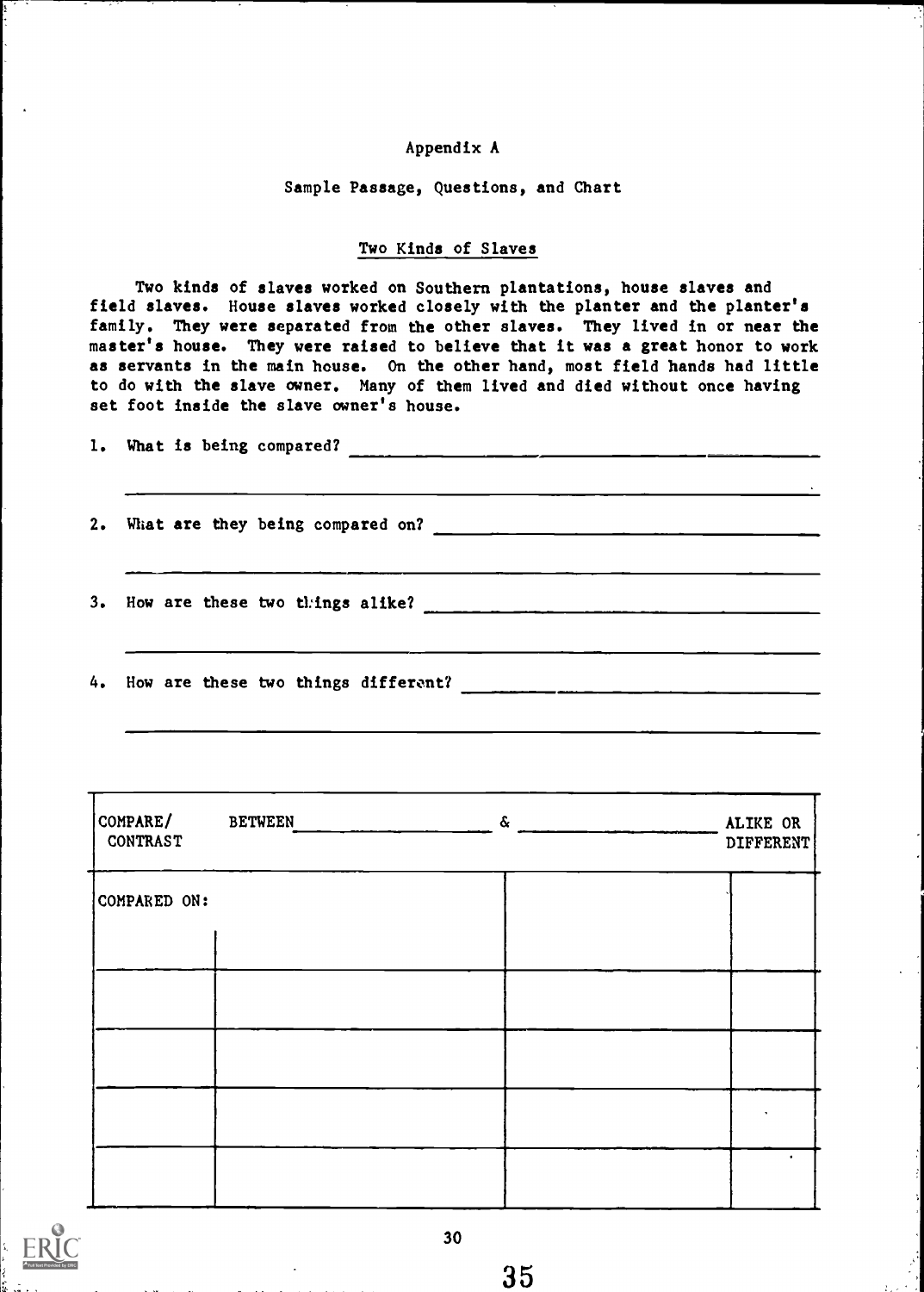### Appendix B

Identifying Compare/Contrast Patterns

Step 1. Identify key words and phrases that tell whether the things are being compared or contrasted.

> Question 1. What words and phrases tell two things are alike  $(+)$ ?

Question 2. What words and phrases tell two things are  $\overline{\text{different}}(-)$ ?

Question 3. Are the things being compared? Contrasted? Compared and contrasted?

Step 2. Identify the comparison/contrast pattern used to present the ideas.





55 F F F

36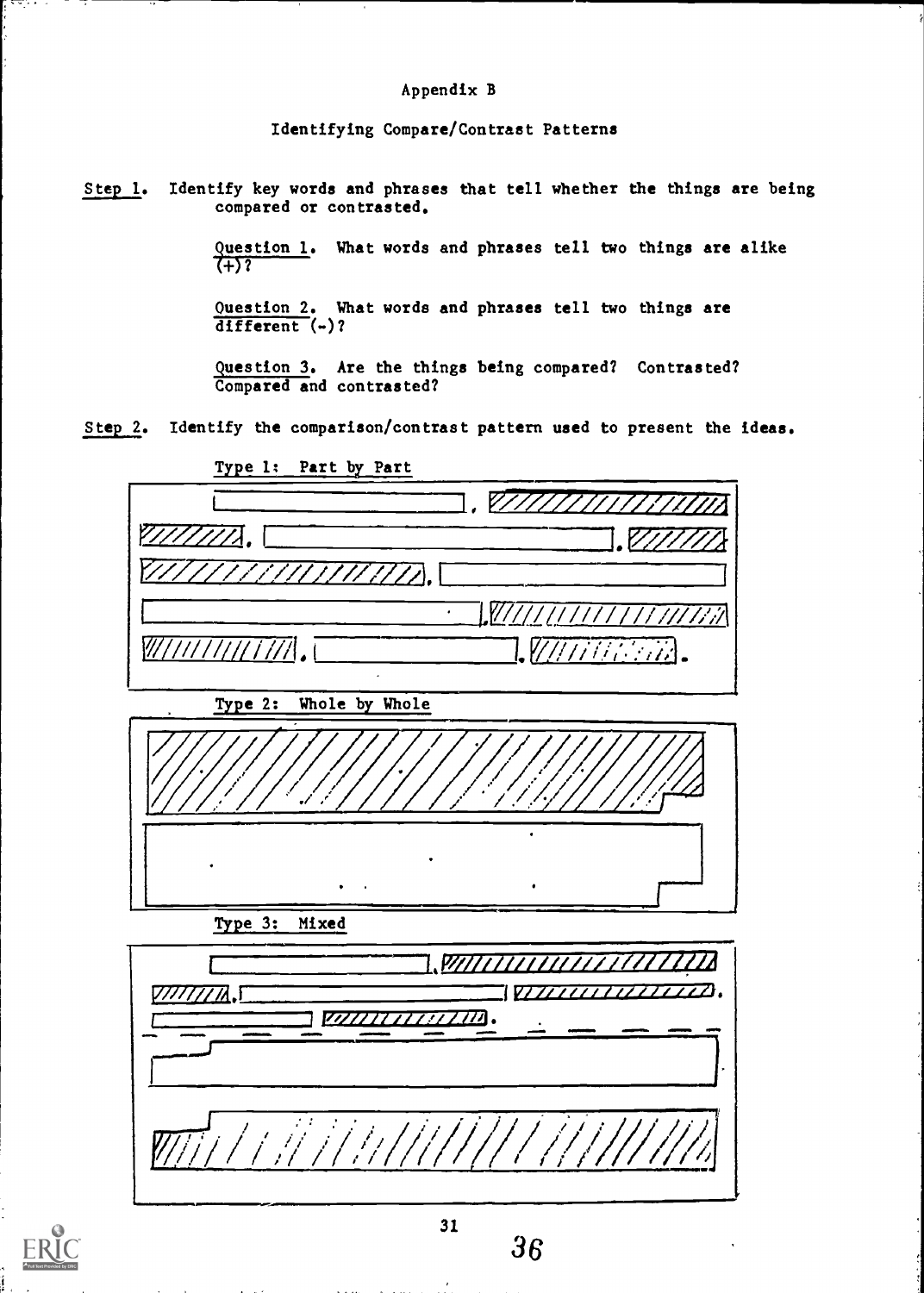### Appendix C

Steps for Writing Compare/Contrast Texts

Step 1. Read the text carefully.

Step 2. Ask yourself the four questions about compare and contrast texts.

Step 3. Make up a compare/contrast chart with the answer information (you may be able to do this in your head).

Step 4. See if there is any missing information. If there is, then search your own experiences for the information, look in another text, ask someone else for help.

Step 5. When the chart is complete, then decide on the form you want to use to write your compare/contrast text. You may use whole-whole, part-part, or the mixed form. All would begin with the kind of first sentence described below. After that you would use one of the three forms.

Sentence 1. This should be a complete sentence that answers the question, "What is being compared or contrasted?"

### Whole/Whole Part/Part

Mixed



### Checking Your Report

- 1. Check to see that you have answered all the questions that can be answered from the text.
- 2. Check to see that each sentence answers the question it is supposed to answer.
- 3. Compare your summary or report with the text to be sure everything is accurate (correct) and complete (contains all the necessary information).
- 4. Check your summary to be sure you have used correct grammar and spelling.

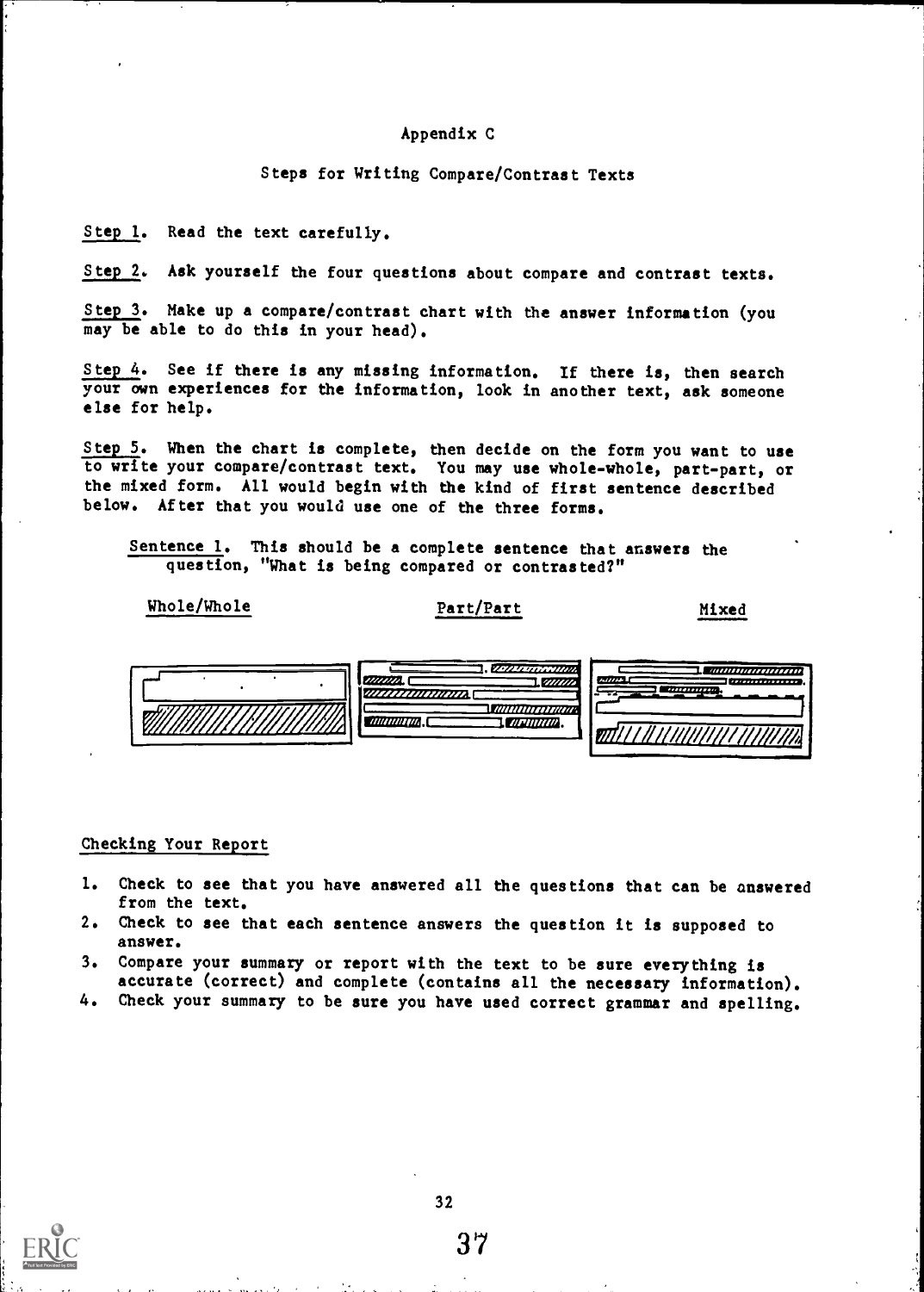### Appendix D

### Pre- and Posttest Free Writing Activities

The three students' pre- and posttest papers below are representative of the types of changes noted in the content and the form used during the free writing activity. Dennis is a student-of lower ability, Josh is of average ability, and Charlene is of higher ability level, based upon language and reading scores from the Stanford Achievement test (names are ficticious). The stories have been corrected for spelling mistakes only.

The following directions were presented to all students, both orally and in writing:

Your writing assignment for today is to practice writing a report where you will tell how two things that you know about are alike and how they are different. The following is a list of possible topics to write about. You may pick from one of these topics, or you may choose a topic of your own. If you choose a topic of your own, check first to make sure it is one that will be OK to use.

Possible topics Winter and Summer Brothers/Sisters and Friends Living in Michigan and Living in Saturday morning and Monday morning

### Dennis

#### Pretest

Delivering the State Journal Paper

On Monday the papers aren't that heavy but Tuesday they start getting heavier as the days go by they get heavier but Suday papers are too heavy. I have to go back two times but I soon get them all on my route. I have 38 customers all of my customers are real nice and they all pay me. But about four customers pay in the mail. I have no US Todays. I have all State Journal papers. I would tell you how much I get but no one tell me how much they get.

#### Posttest

Saturday Morning and Monday

Saturday is different from Monday becuase Saturday I have to get up at 7:00 am and do my papers, and they have to be done at 8:00. On my paper route I have 34 on Saturday and Sunday I have 32. I have the same amount on Monday. I have 34. The Monday paper have to be done by 4:30. It is fun, but the Sunday's are too heavy for me, but I can handle them.

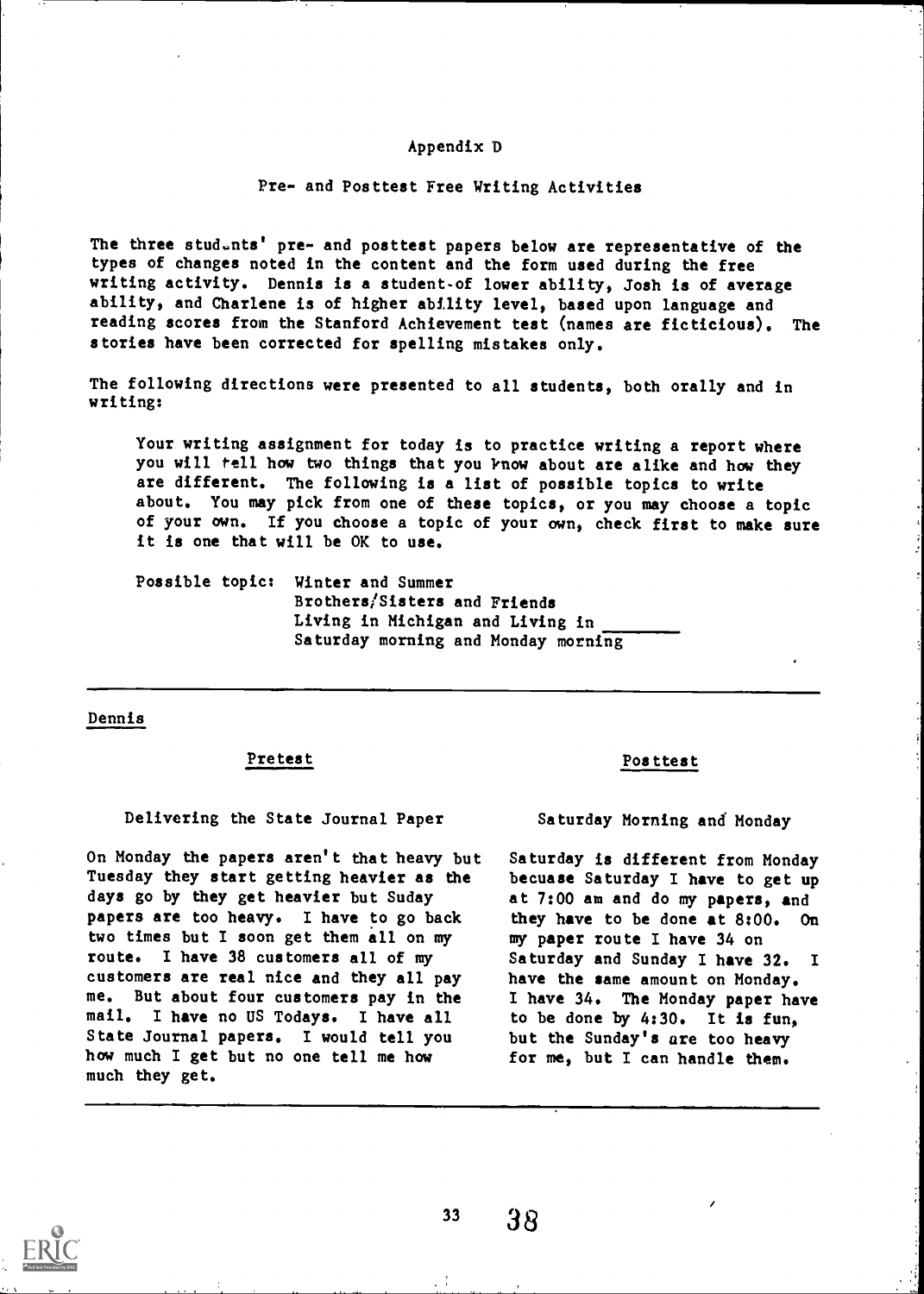### Josh

There is one part of a bike that is very special. It is the brakes. The brakes make the bike stop when you want it to and it rides better with a brake clamp. Sometimes the brakes get stripped if they are not tightened.

Without the brakes.

Without the brakes the bike will not stop and it is very hard to start peddling again. It will mess your bearing up and make your bike wheel lock. I know this because I work on bikes for a hobby.

This article is about brothers and sisters. They both might have different friends like brothers could have funny friends. The sister might have social friends that talk a lot. Also they might not want to get a job. But also, the sister might want to get a job. And the brother might be lazy. Also the eating habits are very different because the brother might want to eat eats. She eats with friends. But they go to the same schools. That's what nice about Brothers/sisters.

Chart Josh spontaneously made using note paper passed out with the test directions

sothers/Sisters

|                                            | mir                                     |                 |  |
|--------------------------------------------|-----------------------------------------|-----------------|--|
| $C$ c $m$                                  | <u>MTHERSA Sisters</u>                  | $E$ on<br>'ere√ |  |
| Brotherapon<br><u>Vinel</u><br>haw<br>unit | reinds<br>min                           | О               |  |
| WORKholles mitund                          | best apples<br><u>Mnc</u>               | O               |  |
| 129 milvearlat<br>schod<br>save Same       | at lattured writer<br><u>ame Dchods</u> | Ð               |  |
|                                            |                                         |                 |  |